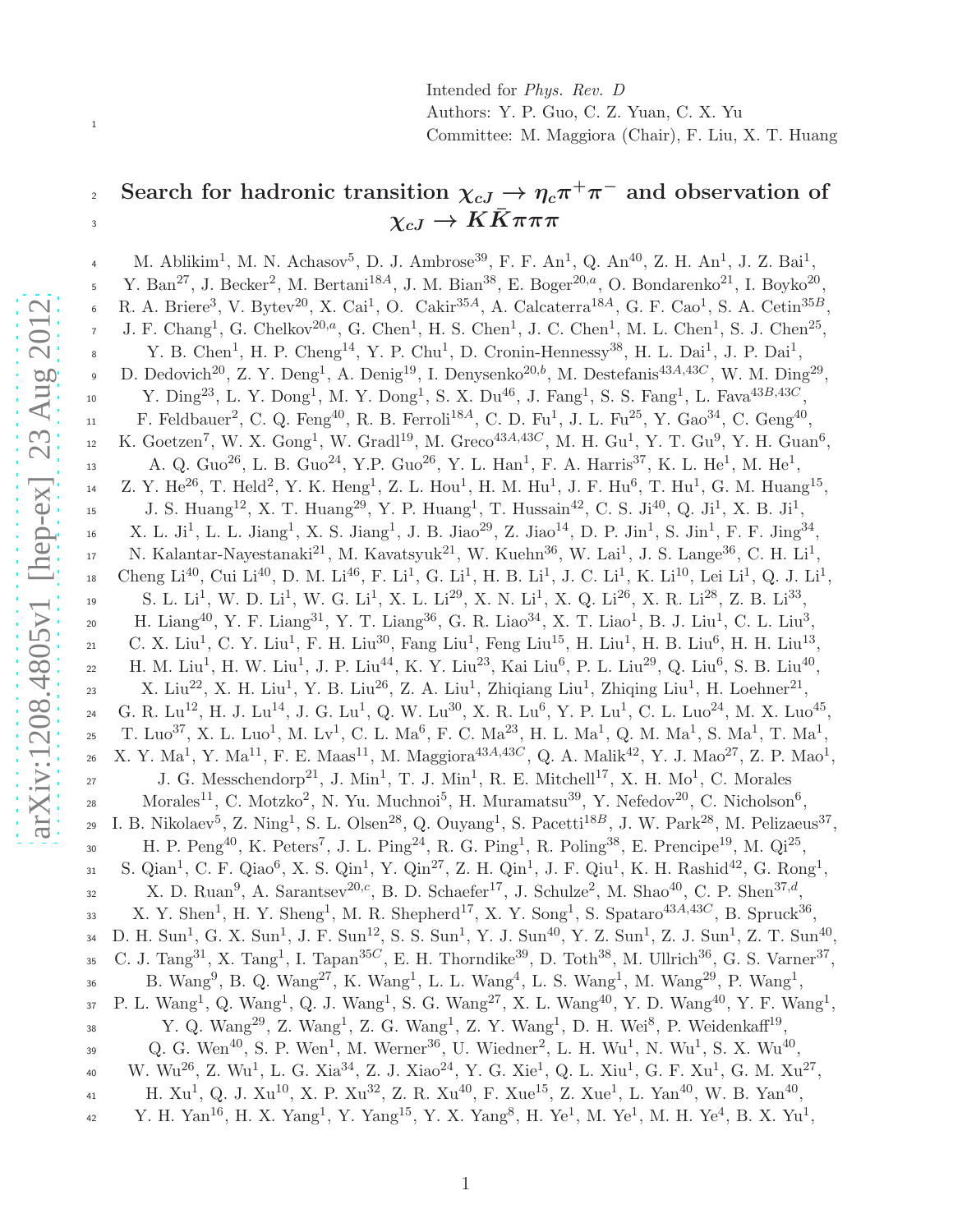| 43 | C. X. Yu <sup>26</sup> , J. S. Yu <sup>22</sup> , S. P. Yu <sup>29</sup> , C. Z. Yuan <sup>1</sup> , Y. Yuan <sup>1</sup> , A. A. Zafar <sup>42</sup> , A. Zallo <sup>18A</sup> , Y. Zeng <sup>16</sup> , |
|----|-----------------------------------------------------------------------------------------------------------------------------------------------------------------------------------------------------------|
| 44 | B. X. Zhang <sup>1</sup> , B. Y. Zhang <sup>1</sup> , C. C. Zhang <sup>1</sup> , D. H. Zhang <sup>1</sup> , H. H. Zhang <sup>33</sup> , H. Y. Zhang <sup>1</sup> ,                                        |
| 45 | J. Q. Zhang <sup>1</sup> , J. W. Zhang <sup>1</sup> , J. Y. Zhang <sup>1</sup> , J. Z. Zhang <sup>1</sup> , S. H. Zhang <sup>1</sup> , X. J. Zhang <sup>1</sup> ,                                         |
| 46 | X. Y. Zhang <sup>29</sup> , Y. Zhang <sup>1</sup> , Y. H. Zhang <sup>1</sup> , Y. S. Zhang <sup>9</sup> , Z. P. Zhang <sup>40</sup> , Z. Y. Zhang <sup>44</sup> , G. Zhao <sup>1</sup> ,                  |
| 47 | H. S. Zhao <sup>1</sup> , J. W. Zhao <sup>1</sup> , K. X. Zhao <sup>24</sup> , Lei Zhao <sup>40</sup> , Ling Zhao <sup>1</sup> , M. G. Zhao <sup>26</sup> , Q. Zhao <sup>1</sup> ,                        |
| 48 | S. J. Zhao <sup>46</sup> , T. C. Zhao <sup>1</sup> , X. H. Zhao <sup>25</sup> , Y. B. Zhao <sup>1</sup> , Z. G. Zhao <sup>40</sup> , A. Zhemchugov <sup>20,a</sup> ,                                      |
| 49 | B. Zheng <sup>41</sup> , J. P. Zheng <sup>1</sup> , Y. H. Zheng <sup>6</sup> , B. Zhong <sup>1</sup> , J. Zhong <sup>2</sup> , L. Zhou <sup>1</sup> , X. K. Zhou <sup>6</sup> ,                           |
| 50 | X. R. Zhou <sup>40</sup> , C. Zhu <sup>1</sup> , K. Zhu <sup>1</sup> , K. J. Zhu <sup>1</sup> , S. H. Zhu <sup>1</sup> , X. L. Zhu <sup>34</sup> , X. W. Zhu <sup>1</sup> ,                               |
| 51 | Y. C. Zhu <sup>40</sup> , Y. M. Zhu <sup>26</sup> , Y. S. Zhu <sup>1</sup> , Z. A. Zhu <sup>1</sup> , J. Zhuang <sup>1</sup> , B. S. Zou <sup>1</sup> , J. H. Zou <sup>1</sup>                            |
| 52 | (BESIII Collaboration)                                                                                                                                                                                    |
| 53 | Institute of High Energy Physics, Beijing 100049, P. R. China<br>$\pm$                                                                                                                                    |
| 54 | $\frac{2}{3}$ Bochum Ruhr-University, $\frac{1}{4}$ 780 Bochum, Germany                                                                                                                                   |
| 55 | Carnegie Mellon University, Pittsburgh, PA 15213, USA                                                                                                                                                     |
| 56 | <sup>4</sup> China Center of Advanced Science and Technology, Beijing 100190, P. R. China                                                                                                                 |
| 57 | G.I. Budker Institute of Nuclear Physics SB RAS (BINP), Novosibirsk 630090, Russia                                                                                                                        |
| 58 | $6$ Graduate University of Chinese Academy of Sciences, Beijing 100049, P. R. China                                                                                                                       |
| 59 | <sup>7</sup> GSI Helmholtzcentre for Heavy Ion Research GmbH, D-64291 Darmstadt, Germany                                                                                                                  |
| 60 | Guangxi Normal University, Guilin 541004, P. R. China<br>8 <sub>z</sub>                                                                                                                                   |
| 61 | GuangXi University, Nanning 530004, P.R.China<br>9                                                                                                                                                        |
| 62 | <sup>10</sup> Hangzhou Normal University, Hangzhou 310036, P. R. China                                                                                                                                    |
| 63 | $11$ Helmholtz Institute Mainz, J.J. Becherweg $45, D$ 55099 Mainz, Germany                                                                                                                               |
| 64 | <sup>12</sup> Henan Normal University, Xinxiang 453007, P. R. China                                                                                                                                       |
| 65 | <sup>13</sup> Henan University of Science and Technology, Luoyang 471003, P. R. China                                                                                                                     |
| 66 | 14<br>Huangshan College, Huangshan 245000, P. R. China                                                                                                                                                    |
| 67 | 15<br>Huazhong Normal University, Wuhan 430079, P. R. China                                                                                                                                               |
| 68 | Hunan University, Changsha 410082, P. R. China<br>16                                                                                                                                                      |
| 69 | <sup>17</sup> Indiana University, Bloomington, Indiana 47405, USA                                                                                                                                         |
| 70 | <sup>18</sup> (A)INFN Laboratori Nazionali di Frascati, Frascati, Italy;                                                                                                                                  |
| 71 | (B)INFN and University of Perugia, I-06100, Perugia, Italy                                                                                                                                                |
| 72 | Johannes Gutenberg University of Mainz,<br>19                                                                                                                                                             |
| 73 | Johann-Joachim-Becher-Weg 45, 55099 Mainz, Germany                                                                                                                                                        |
| 74 | 20<br>Joint Institute for Nuclear Research, 141980 Dubna, Russia                                                                                                                                          |
| 75 | $^{21}$ KVI/University of Groningen, 9747 AA Groningen, The Netherlands                                                                                                                                   |
| 76 | <sup>22</sup> Lanzhou University, Lanzhou 730000, P. R. China                                                                                                                                             |
| 77 | <sup>23</sup> Liaoning University, Shenyang 110036, P. R. China                                                                                                                                           |
| 78 | 24<br>Nanjing Normal University, Nanjing 210046, P. R. China                                                                                                                                              |
| 79 | <sup>25</sup> Nanjing University, Nanjing 210093, P. R. China                                                                                                                                             |
| 80 | <sup>26</sup> Nankai University, Tianjin 300071, P. R. China                                                                                                                                              |
| 81 | 27<br>Peking University, Beijing 100871, P. R. China                                                                                                                                                      |
| 82 | 28<br>Seoul National University, Seoul, 151-747 Korea                                                                                                                                                     |
| 83 | 29<br>Shandong University, Jinan 250100, P. R. China                                                                                                                                                      |
| 84 | <sup>30</sup> Shanxi University, Taiyuan 030006, P. R. China                                                                                                                                              |
| 85 | $31$ Sichuan University, Chengdu 610064, P. R. China                                                                                                                                                      |
| 86 | 32 Soochow University, Suzhou 215006, P. R. China                                                                                                                                                         |
| 87 | 33<br>Sun Yat-Sen University, Guangzhou 510275, P. R. China                                                                                                                                               |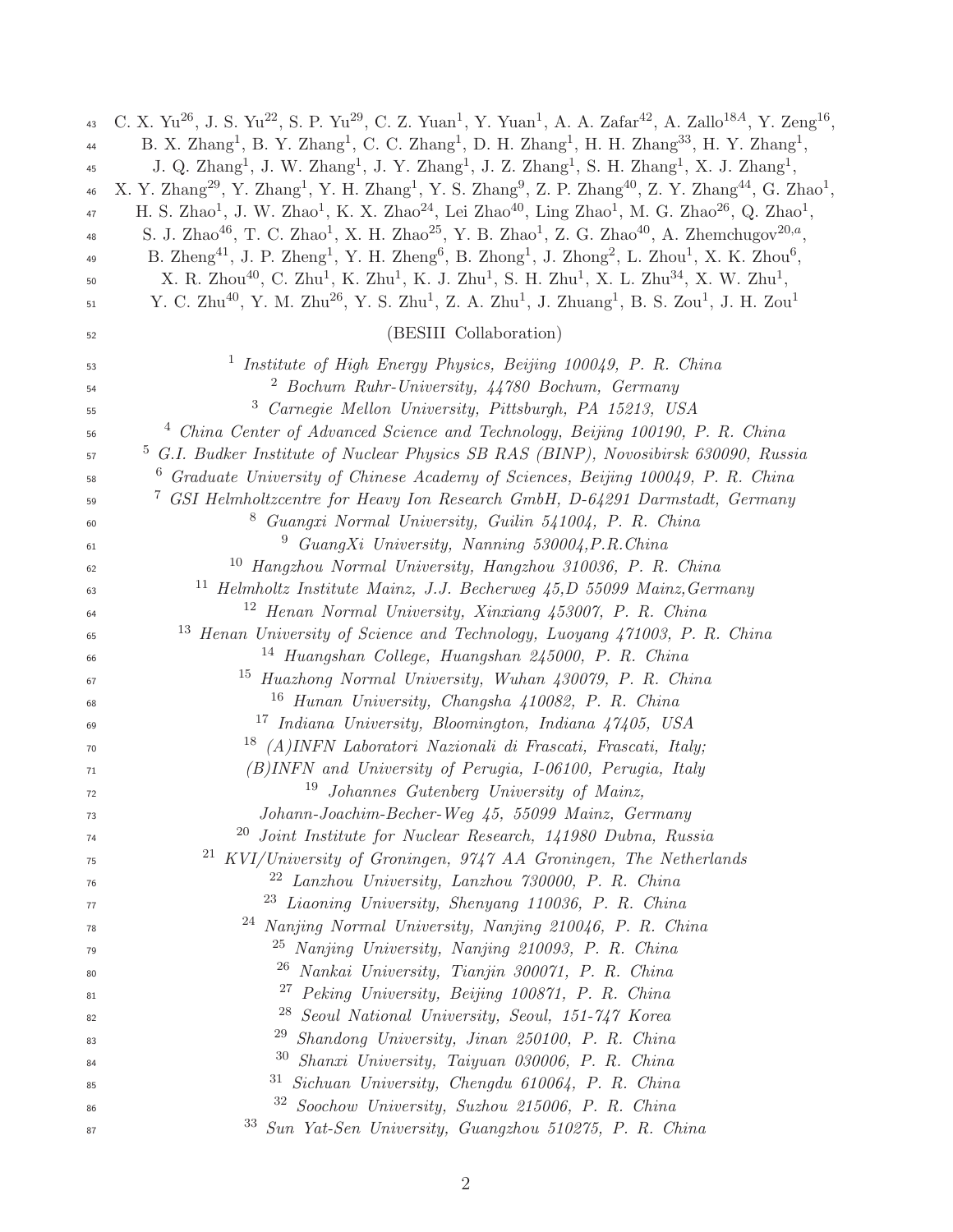| 88  | <sup>34</sup> Tsinghua University, Beijing 100084, P. R. China                          |
|-----|-----------------------------------------------------------------------------------------|
| 89  | <sup>35</sup> (A)Ankara University, Ankara, Turkey; (B)Dogus University,                |
| 90  | Istanbul, Turkey; (C)Uludag University, Bursa, Turkey                                   |
| 91  | <sup>36</sup> Universitaet Giessen, 35392 Giessen, Germany                              |
| 92  | <sup>37</sup> University of Hawaii, Honolulu, Hawaii 96822, USA                         |
| 93  | <sup>38</sup> University of Minnesota, Minneapolis, MN 55455, USA                       |
| 94  | <sup>39</sup> University of Rochester, Rochester, New York 14627, USA                   |
| 95  | 40<br>University of Science and Technology of China, Hefei 230026, P. R. China          |
| 96  | 41<br>University of South China, Hengyang 421001, P. R. China                           |
| 97  | $42$ University of the Punjab, Lahore-54590, Pakistan                                   |
| 98  | $^{43}$ (A)University of Turin, Turin, Italy; (B)University of                          |
| 99  | Eastern Piedmont, Alessandria, Italy; (C)INFN, Turin, Italy                             |
| 100 | 44<br>Wuhan University, Wuhan 430072, P. R. China                                       |
| 101 | <sup>45</sup> Zhejiang University, Hangzhou 310027, P. R. China                         |
| 102 | <sup>46</sup> Zhengzhou University, Zhengzhou 450001, P. R. China                       |
| 103 | <sup>a</sup> also at the Moscow Institute of Physics and Technology, Moscow, Russia     |
| 104 | $\bar{b}$ on leave from the Bogolyubov Institute for Theoretical Physics, Kiev, Ukraine |
| 105 | $c$ also at the PNPI, Gatchina, Russia                                                  |
| 106 | $\boldsymbol{d}$<br>now at Nagoya University, Nagoya, Japan                             |
|     | $\mathbf{A}$ and $\mathbf{A}$ and $\mathbf{A}$ and $\mathbf{A}$                         |

# Abstract

Hadronic transitions of  $\chi_{cJ} \to \eta_c \pi^+ \pi^ (J = 0, 1, 2)$  are searched for using a sample of 1.06  $\times$  $10^8 \psi(3686)$  events collected with the BESIII detector at the BEPCII storage ring. The  $\eta_c$  is reconstructed with  $K_S^0 K^{\pm} \pi^{\mp}$  and  $K^+ K^- \pi^0$  final states. No signals are observed in any of the three  $\chi_{cJ}$  states in either  $\eta_c$  decay mode. At the 90% confidence level, the upper limits are determined to be  $\mathcal{B}(\chi_{c0} \to \eta_c \pi^+ \pi^-)$  < 0.07%,  $\mathcal{B}(\chi_{c1} \to \eta_c \pi^+ \pi^-)$  < 0.32%, and  $\mathcal{B}(\chi_{c2} \to \eta_c \pi^+ \pi^-)$  < 0.54%. The upper limit of  $\mathcal{B}(\chi_{c1} \to \eta_c \pi^+ \pi^-)$  is lower than the existing theoretical prediction by almost an order of magnitude. The branching fractions of  $\chi_{cJ} \to K_S^0 K^{\pm} \pi^{\mp} \pi^+ \pi^-$ ,  $K^+ K^- \pi^+ \pi^- \pi^0$ ,  $\omega K^+ K^$ and  $\phi \pi^+ \pi^- \pi^0$  ( $J = 0, 1, 2$ ) are measured for the first time.

PACS numbers: 13.20.Gd, 13.25.Gv, 14.40.Pq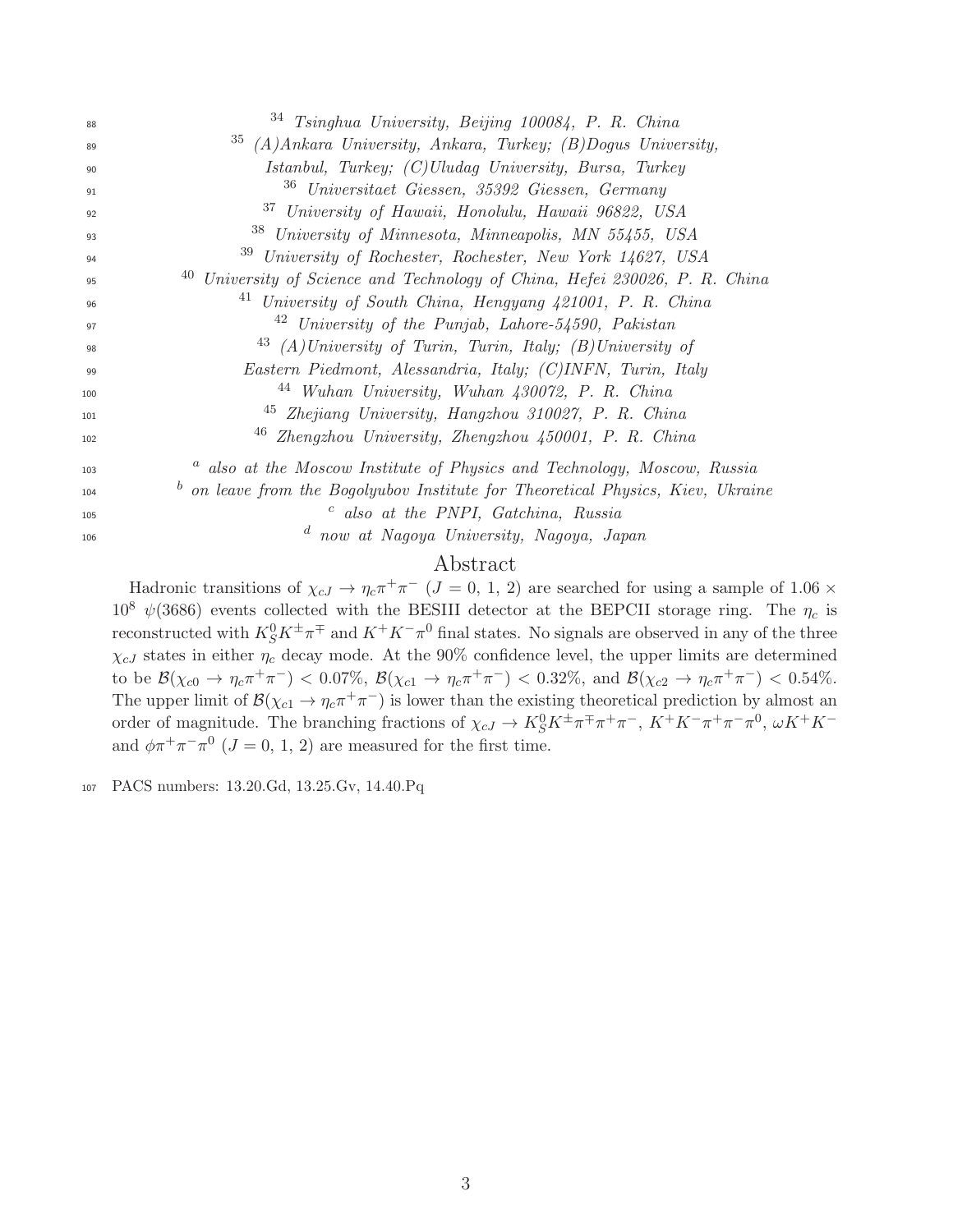#### 108 I. INTRODUCTION

Heavy quarkonia, both  $c\bar{c}$  and  $b\bar{b}$  bound states, have provided good laboratories for the <sup>110</sup> study of the strong interaction [\[1,](#page-17-0) [2\]](#page-17-1). For the hadronic transitions between the heavy quarko-<sup>111</sup> nium states, Yan [\[3](#page-17-2)] characterized it as the emission of two soft gluons from the heavy quarks <sup>112</sup> and the conversion of gluons into light hadrons. Based on this scheme, a series of decay rates, <sup>113</sup> such as the E1-E1 hadronic transition, E1-M1 hadronic transition, M1-M1 hadronic transi-<sup>114</sup> tion have been calculated [\[4,](#page-17-3) [5\]](#page-17-4). It has been shown that the multipole expansion can make <sup>115</sup> quite successful predictions for many hadronic transitions between the heavy quarkonia [\[1,](#page-17-0) [6\]](#page-17-5).  $_{116}$  However, most of these studies are for the transitions among the  ${}^{3}S_{1}$  states; the hadronic 117 transitions of  ${}^{3}P_J$  states are seldom explored. Using a sample of  $\Upsilon(3S)$ , CLEO measured 118 for the first time the transition rate of P-wave bottomonium  $\chi_{bJ}(2P) \to \chi_{bJ}(1P)\pi\pi$  [\[7\]](#page-17-6), <sup>119</sup> and the results are consistent with the theoretical predictions [\[5](#page-17-4)]. For the hadronic tran-120 sition of the P-wave charmonium states, there is only an upper limit of 2.2% at the  $90\%$ confidence level (C.L.) on the  $\chi_{c2} \to \eta_c \pi^+ \pi^-$  transition rate recently reported by the BaBar 122 experiment [\[8\]](#page-17-7). The most promising process  $\chi_{c1} \to \eta_c \pi \pi$ , which is dominated by an E1-<sup>123</sup> M1 transition, is calculated in the multipole expansion formalism, and a transition rate 124  $\mathcal{B}(\chi_{c1} \to \eta_c \pi \pi) = (2.72 \pm 0.39)\%$  is predicted [\[9\]](#page-17-8).

125 In this article, we search for  $\chi_{cJ} \to \eta_c \pi^+ \pi^-$  with  $\eta_c$  decays into  $K_S^0 K^{\pm} \pi^{\mp}$  and  $K^+ K^- \pi^0$ ,  $\alpha$ <sub>126</sub> where the K<sup>0</sup><sub>S</sub> is reconstructed in π<sup>+</sup>π<sup>-</sup> and π<sup>0</sup> in γγ final states. We also report the first measurement of the branching fractions of  $\chi_{cJ} \to K_S^0 K^{\pm} \pi^{\mp} \pi^+ \pi^-$ ,  $K^+ K^- \pi^+ \pi^- \pi^0$ ,  $\omega K^+ K^-$ , 128 and  $\phi \pi^+ \pi^- \pi^0$ .

### 129 II. THE EXPERIMENT AND DATA SETS

The data sample for this analysis consists of  $1.06 \times 10^8$  events produced at the peak of <sup>131</sup> the  $\psi(3686)$  resonance [\[10\]](#page-17-9); an additional 42 pb<sup>-1</sup> of data were collected at a center-of-mass  $\frac{1}{132}$  energy of  $\sqrt{s} = 3.65$  GeV to determine non-resonant continuum background contributions. 133 The data are accumulated with the BESIII detector operated at the BEPCII  $e^+e^-$  collider. <sup>134</sup> The BESIII detector, described in detail in Ref. [\[11](#page-17-10)], has an effective geometrical accep-135 tance of 93% of  $4\pi$ . It contains a small cell helium-based main drift chamber (MDC) which <sup>136</sup> provides momentum measurements of charged particles; a time-of-flight system (TOF) based <sup>137</sup> on plastic scintillator which helps to identify charged particles; an electromagnetic calorime-<sup>138</sup> ter (EMC) made of CsI (Tl) crystals which is used to measure the energies of photons <sup>139</sup> and provide trigger signals; and a muon system (MUC) made of Resistive Plate Chambers  $140~$  (RPC). The resolution of the charged particles is 0.5% at 1 GeV/c in a 1 Tesla magnetic <sup>141</sup> field. The energy loss  $(dE/dx)$  measurement provided by the MDC has a resolution better <sup>142</sup> than 6% for electrons from Bhabha scattering. The photon energy resolution can reach 2.5% <sup>143</sup> (5%) at 1 GeV in the barrel (endcaps) of the EMC. And the time resolution of TOF is 80 ps <sup>144</sup> in the barrel and 110 ps in the endcaps.

<sup>145</sup> Monte Carlo (MC) simulated events are used to determine the detection efficiency, op-<sup>146</sup> timize the selection criteria, and study the possible backgrounds. The simulation of the <sup>147</sup> BESIII detector is geant4 [\[12\]](#page-17-11) based, where the interactions of the particles with the de-148 tector material are simulated. The  $\psi(3686)$  resonance is produced with KKMC [\[13](#page-17-12)], while <sup>149</sup> the subsequent decays are generated with EVTGEN  $[14]$  $[14]$ . The study of the background is to based on a sample of  $10^8 \psi(3686)$  inclusive decays which are generated with known branch- $_{151}$  ing fractions taken from the Particle Data Group (PDG) [\[15](#page-17-14)], or with LUNDCHARM [\[16](#page-17-15)] for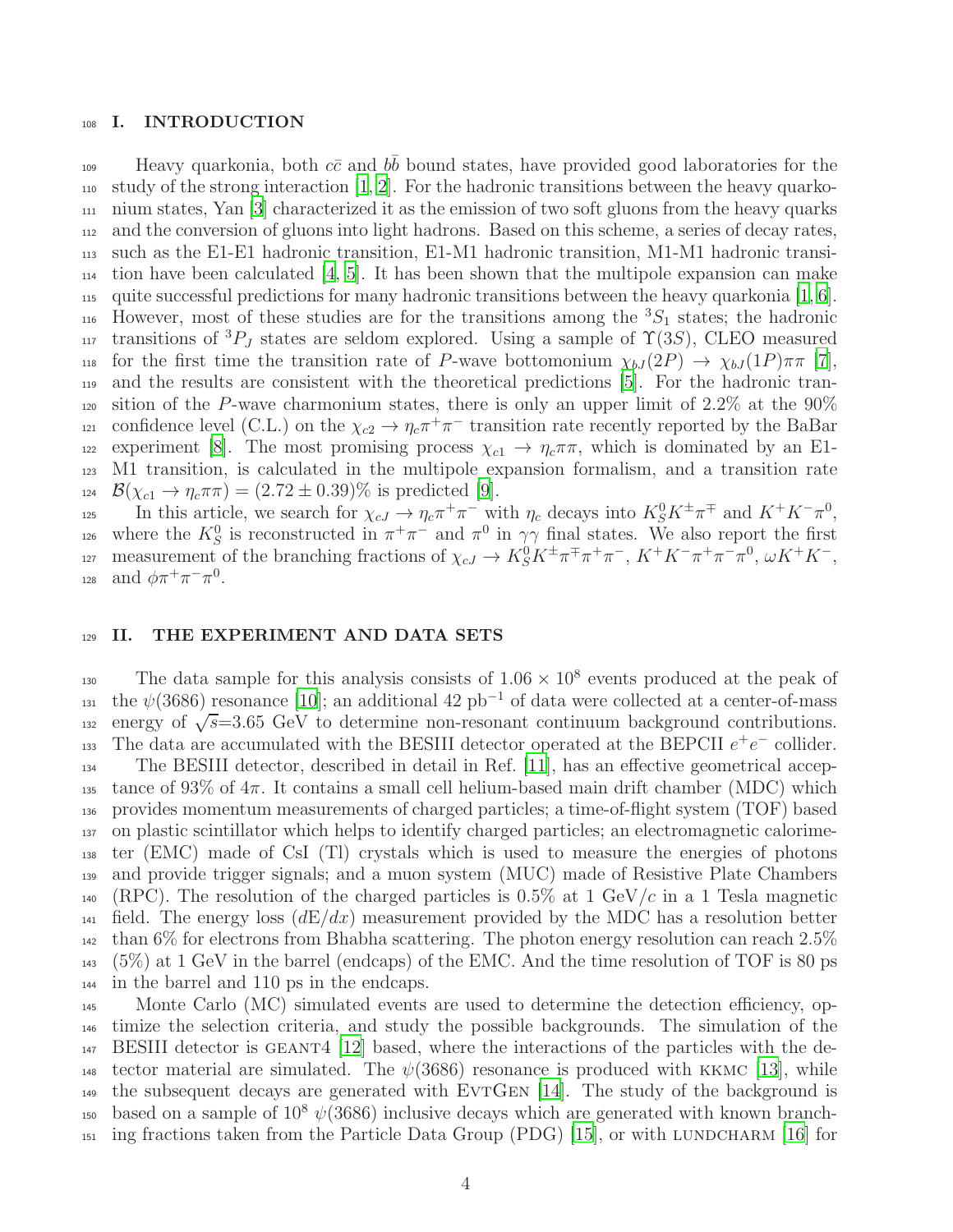<sup>152</sup> the unmeasured decays.

# 153 III. EVENT SELECTION

<sup>154</sup> A charged track should have good quality in the track fitting and be within the angle coverage of the MDC,  $|\cos \theta| < 0.93$ . A good charged track (excludes those from  $K_S^0$ 155  $\alpha$  decays) is required to be within 1 cm of the  $e^+e^-$  annihilation interaction point (IP) trans-<sup>157</sup> verse to the beam line and within 10 cm of the IP along the beam axis. Charged-particle 158 identification (PID) is based on combining the  $dE/dx$  and TOF information in the variable <sup>159</sup>  $\chi^2_{\text{PID}}(i) = \left(\frac{dE/dx_{\text{measured}} - dE/dx_{\text{expected}}}{\sigma_{dE/dx}}\right)^2 + \left(\frac{\text{TOF}_{\text{measured}} - \text{TOF}_{\text{expected}}}{\sigma_{\text{TOF}}}\right)^2$ . The values  $\chi^2_{\text{PID}}(i)$  and the  $_{160}$  corresponding confidence levels  $\text{Prob}_{\text{PID}}(i)$  are calculated for each charged track for each  $_{161}$  particle hypothesis i (pion, kaon, or proton).

 Photons are reconstructed from isolated showers in the EMC which are at least 20 degrees away from any of the charged tracks. In order to improve the reconstruction efficiency and the energy resolution, the energy deposited in the nearby TOF counter is included. Photon candidates are required to have the energy greater than 25 MeV in the EMC barrel region  $\left|\cos\theta\right|$  < 0.8), while in the EMC endcap region  $(0.86 < |\cos\theta| < 0.92)$ , the energy threshold requirement is increased to 50 MeV. EMC timing requirements are used to suppress noise and energy deposits unrelated to the event.

 $K_S^0$  candidates are reconstructed from secondary vertex fits to all the charged-track pairs 170 in an event (assume the tracks to be  $\pi$ ). The combination with the best fit quality is kept, and <sup>171</sup> the  $K_S^0$  candidate must have an invariant mass within 7 MeV/ $c^2$  of the  $K_S^0$  nominal mass and <sup>172</sup> the secondary vertex be at least 0.5 cm away from the IP. The reconstructed  $K_S^0$  information 173 is used as input for the subsequent kinematic fit. The  $\pi^0$  candidates are reconstructed from <sup>174</sup> pairs of photons with an invariant mass in the range  $0.120 \text{ GeV}/c^2 < M(\gamma \gamma) < 0.145 \text{ GeV}/c^2$ . In selecting  $\psi(3686) \to \gamma K_S^0 K^{\pm} \pi^{\mp} \pi^+ \pi^-$ , a candidate event should have at least six  $\alpha$  charged tracks and at least one good photon. After  $K_S^0$  selection, the event should have <sup>177</sup> exactly four additional good charged tracks with zero net charge. While in selecting <sup>178</sup>  $\psi(3686) \rightarrow \gamma K^+ K^- \pi^+ \pi^- \pi^0$ , a candidate event should have four good charged tracks with 179 zero net charge and at least three good photons. The  $\gamma K_S^0 K^{\pm} \pi^{\mp} \pi^+ \pi^- (\gamma K^+ K^- \pi^+ \pi^- \pi^0)$ <sup>180</sup> candidate is then subjected to a four-constraint (4C) kinematic fit to reduce background <sup>181</sup> and improve the mass resolution. Determination of the species of the final state parti-182 cles and selection of the best photons when additional photons (and  $\pi^0$  candidates) are <sup>183</sup> found in an event are achieved by selecting the combination with the minimum value of <sup>184</sup>  $\chi^2 = \chi^2_{4C} + \sum_{j=1}^4 \chi^2_{\rm PID}(j)$ , where  $\chi^2_{4C}$  is the chi-square from the 4C kinematic fit. Events <sup>185</sup> with  $\chi^2_{4C} < 50$  are kept as  $\gamma K_S^0 K^{\pm} \pi^{\mp} \pi^+ \pi^- (\gamma K^+ K^- \pi^+ \pi^- \pi^0)$  candidates.

186 There is substantial background from  $\psi(3686) \rightarrow X + J/\psi$  decays. The  $\psi(3686) \rightarrow$ <sup>187</sup>  $\pi^+\pi^-J/\psi$  events are removed by requiring the recoil mass of any  $\pi^+\pi^-$  pair to be outside 188 of a  $\pm 3\sigma$  window around the  $J/\psi$  nominal mass, where  $\sigma$  is the resolution of the  $\pi^+\pi^$ recoil mass. The  $\psi(3686) \to \eta J/\psi$ ,  $\eta \to \gamma \pi^+ \pi^-$  events are rejected if 0.535 GeV/ $c^2$  < <sup>190</sup>  $M(\gamma \pi^+ \pi^-)$  < 0.555 GeV/c<sup>2</sup>. To reject background with one more photon than the signal 191 events  $(\gamma\gamma K_S^0 K^{\pm}\pi^{\mp}\pi^+\pi^- \text{ or } \gamma\gamma K^+K^-\pi^+\pi^-\pi^0), \chi^2_{\text{4C}} > 10$  is required when a 4C kine-192 matic fit to  $\gamma \gamma K_S^0 K^{\pm} \pi^{\mp} \pi^+ \pi^-$  or  $\gamma \gamma K^+ K^- \pi^+ \pi^- \pi^0$  is applied to the event; and to suppress  $\psi(3686) \rightarrow \pi^0 \pi^0 J/\psi$ ,  $J/\psi \rightarrow K^+ K^- \pi^+ \pi^-$  background,  $M(K^+ K^- \pi^+ \pi^-) > 3.125 \text{ GeV}/c^2$ 193 194 or  $M(K^+K^-\pi^+\pi^-) < 3.095 \text{ GeV}/c^2$  is required.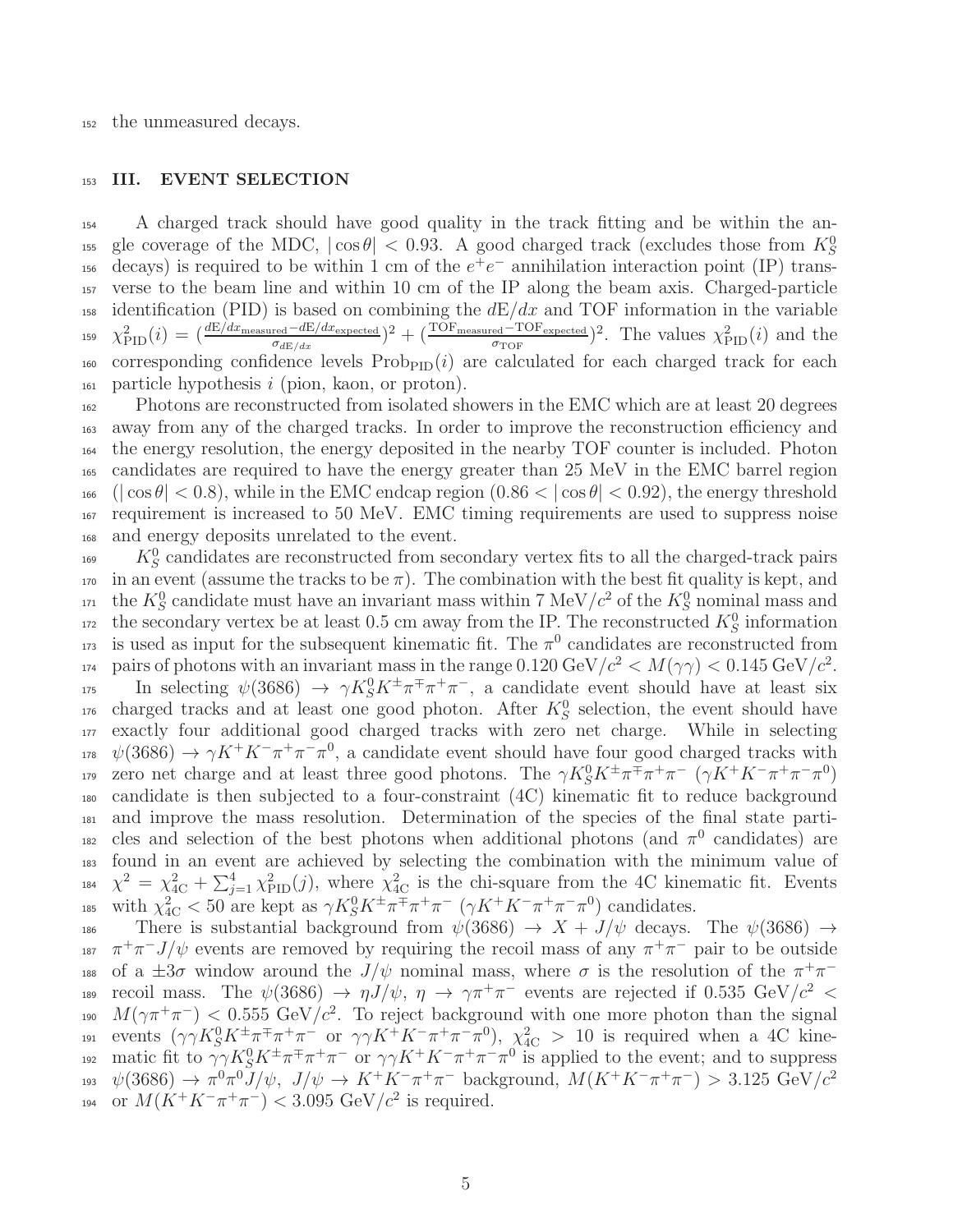## <sup>195</sup> IV. DATA ANALYSIS

$$
196 \qquad \text{A.} \quad \chi_{cJ} \to K_S^0 K^{\pm} \pi^{\mp} \pi^+ \pi^- \text{ and } \chi_{cJ} \to K^+ K^- \pi^+ \pi^- \pi^0
$$

<sup>197</sup> After the above selection, the invariant mass distributions of the hadron system are shown 198 in Fig. [1,](#page-5-0) and clear  $\chi_{cJ}$  signals are observed with very low background level in the two modes.



<span id="page-5-0"></span>FIG. 1: Invariant mass spectrum of  $K_S^0 K^{\pm} \pi^{\mp} \pi^+ \pi^-$  (left panel) and  $K^+ K^- \pi^+ \pi^- \pi^0$  (right panel), together with the best fit results. The points with error bars are data, and the solid lines are the total fit results. The  $\chi_{c0}$ ,  $\chi_{c1}$ , and  $\chi_{c2}$  signals are shown as dotted lines, dash-dotted lines, and long-dashed lines, respectively; the backgrounds are in dashed lines.

199 Using the inclusive MC events sample, the potential backgrounds from the  $\psi(3686)$ 200 decays which may contaminate  $\chi_{cJ} \to K_S^0 K^{\pm} \pi^{\mp} \pi^+ \pi^- (\chi_{cJ} \to K^+ K^- \pi^+ \pi^- \pi^0)$  are es-201 timated. Events from  $\psi(3686) \rightarrow \gamma \chi_{cJ}$ ,  $\chi_{cJ} \rightarrow K_S^0 K_S^0 \pi^+ \pi^-$  and  $\chi_{c0} \rightarrow K_S^0 K_S^0 K^+ K^ (\psi(3686) \to \gamma \chi_{cJ}, \chi_{cJ} \to K_S^0 K^{\pm} \pi^{\mp} \pi^0)$  may peak at the signal region, and the contributions from these peaking backgrounds are estimated using the detection efficiencies determined from the MC simulations and the corresponding branching fractions from previous measure- ments [\[15](#page-17-14)], and then subtracted. These background events after final event selection are listed in Table [I](#page-5-1) and [II;](#page-6-0) the errors in the numbers of events are from the uncertainties of the detection efficiency and branching fractions. The other backgrounds are composed of dozens of decay modes and smoothly distributed in the full mass region  $(3.3 \text{ GeV}/c^2 \sim 3.6 \text{ GeV}/c^2)$ ; this kind of background is described by a second-order Chebyshev function.

TABLE I: The number of remanent peaking background events  $(N_{\text{bkg}}^{\text{peak}})$  in  $\chi_{cJ} \to K_S^0 K^{\pm} \pi^{\mp} \pi^+ \pi^$ after final event selection. The branching fractions  $(\mathcal{B})$  are taken from PDG [\[15](#page-17-14)].

<span id="page-5-1"></span>

| Decay modes                             | $N_{\rm bkg}^{\rm peak}$ | $\mathcal{B}$ [15]             |
|-----------------------------------------|--------------------------|--------------------------------|
| $\chi_{c0} \to K_S^0 K_S^0 \pi^+ \pi^-$ | $4.9 \pm 1.4$            | $(5.8 \pm 1.1) \times 10^{-3}$ |
| $\chi_{c1} \to K_S^0 K_S^0 \pi^+ \pi^-$ | $0.1 \pm 0.1$            | $(7.2 \pm 3.1) \times 10^{-4}$ |
| $\chi_{c2} \to K_S^0 K_S^0 \pi^+ \pi^-$ | $0.6 \pm 0.3$            | $(2.4 \pm 0.6) \times 10^{-3}$ |
| $\chi_{c0} \to K_S^0 K_S^0 K^+ K^-$     | $43.3 \pm 15.8$          | $(1.4 \pm 0.5) \times 10^{-3}$ |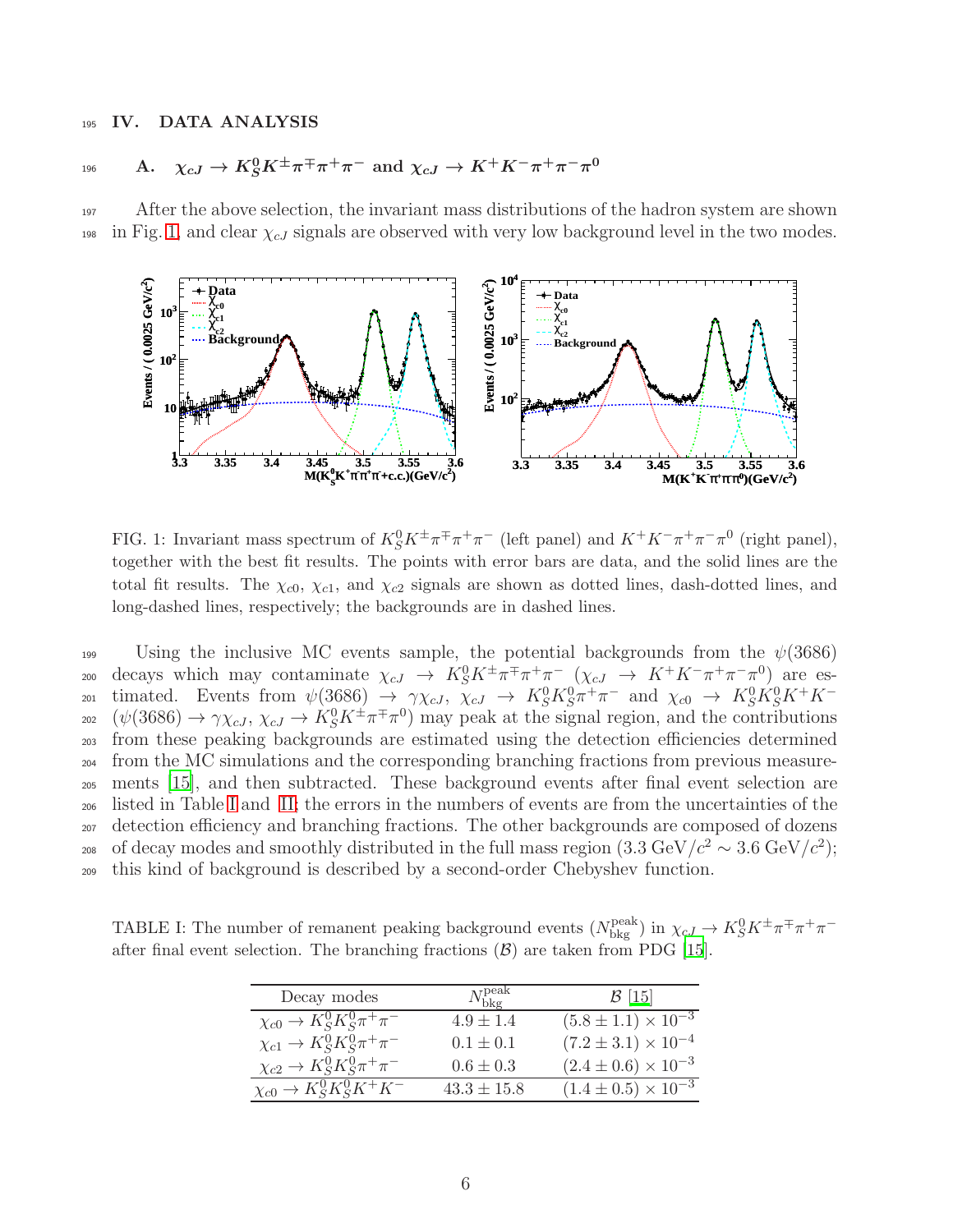TABLE II: The number of remanent peaking background events  $(N_{\text{bkg}}^{\text{peak}})$  in  $\chi_{cJ} \to K^+K^-\pi^+\pi^-\pi^0$ after final event selection. The branching fractions  $(\mathcal{B})$  are taken from PDG [\[15](#page-17-14)].

<span id="page-6-0"></span>

| Decay modes                                   | $N_{\rm bkg}^{\rm peak}$ | $\mathcal{B}$ [15]                                  |
|-----------------------------------------------|--------------------------|-----------------------------------------------------|
| $\chi_{c0} \to K_S^0 K^{\pm} \pi^{\mp} \pi^0$ | $123.8 \pm 19.4$         | $\frac{1}{2} \times (2.52 \pm 0.34) \times 10^{-2}$ |
| $\chi_{c1} \to K_S^0 K^{\pm} \pi^{\mp} \pi^0$ | $39.0 \pm 9.1$           | $\frac{1}{2} \times (9.0 \pm 1.5) \times 10^{-3}$   |
| $\chi_{c2} \to K_S^0 K^{\pm} \pi^{\mp} \pi^0$ | $52.5 \pm 9.3$           | $\frac{1}{2} \times (1.51 \pm 0.22) \times 10^{-2}$ |

210 Data taken at  $\sqrt{s} = 3.65$  GeV are used to estimate backgrounds from the continuum 211 process  $e^+e^- \rightarrow q\bar{q}$ . This kind of background is found to be small and uniformly distributed <sup>212</sup> in the full mass region of interest in both decay modes, so the contribution can be represented <sup>213</sup> by the smooth background term in the fit.

214 In the measurement of  $\mathcal{B}(\chi_{cJ} \to K^+K^-\pi^+\pi^-\pi^0)$ , the contributions from intermediate 215 states with narrow resonances such as  $\eta$ ,  $\omega$ , and  $\phi$  are excluded; the identification of such <sup>216</sup> resonances is similar to that used in Refs. [\[19,](#page-17-16) [20\]](#page-17-17). The branching fractions of these decays 217  $\chi_{cJ} \to \eta K^+ K^-$ ,  $\chi_{cJ} \to \omega K^+ K^-$ ,  $\chi_{cJ} \to \phi K^+ K^-$ , and  $\chi_{cJ} \to \phi \pi^+ \pi^- \pi^0$  are measured using <sup>218</sup> the same data sample. The fits to the invariant mass spectrum of  $\pi^+\pi^-\pi^0$  and  $K^+K^-$  in 219 the three  $\chi_{cJ}$  signal regions (as defined in Sect. [IV B\)](#page-7-0)) are shown in Fig. [2,](#page-7-1) and the results <sup>220</sup> are listed in Table [III.](#page-8-0) The first errors are statistical and the second ones are systematic. 221 The sources of the systematic errors are similar to those in the measurement of  $\mathcal{B}(\chi_{cJ} \to$  $K^+K^-\pi^+\pi^-\pi^0$ , as will be shown in Sect. [V.](#page-10-0) The branching fractions of  $\chi_{cJ} \to \omega K^+K^-$  and 223  $\chi_{cJ} \rightarrow \phi \pi^+ \pi^- \pi^0$  are the first measurement, and those of other modes from this measurement <sup>224</sup> are consistent within errors with the known PDG values [\[15](#page-17-14)] when available. Events from these decay modes are removed by requiring  $|m_{\pi^+\pi^-\pi^0} - m_{\eta}| > 15 \text{ MeV}/c^2$ ,  $|m_{\pi^+\pi^-\pi^0} - m_{\omega}| >$ 226 40 MeV/ $c^2$ ,  $|m_{\pi^+\pi^-\pi^0} - m_{\phi}| > 15$  MeV/ $c^2$  and  $|m_{K^+K^-} - m_{\phi}| > 15$  MeV/ $c^2$ . The contribution 227 from  $\chi_{cJ}$  → φφ, φ →  $K^+K^-$ , φ →  $\pi^+\pi^-\pi^0$  events is also removed by these requirements. <sup>228</sup> The expected remaining events from these decay channels are also listed in Table [III](#page-8-0) and <sup>229</sup> will be subtracted from the signal yields from the best fits.

<sup>230</sup> An unbinned maximum likelihood fit is applied to the invariant mass spectrum of 231  $K_S^0 K^{\pm} \pi^{\mp} \pi^+ \pi^- (K^+ K^- \pi^+ \pi^- \pi^0)$  to extract the numbers of  $\chi_{cJ}$  events in Fig. [1.](#page-5-0) The  $\chi_{cJ}$ <sup>232</sup> signals are described by the corresponding MC simulated signal shape convolved with a  $233$  Gaussian function  $G(\mu, \sigma)$  to take into account the difference in the mass scale and the 234 mass resolution between data and MC simulation. The means  $(\mu)$  and the standard devi-235 ations ( $\sigma$ ) of the Gaussian functions are floated parameters in the fit. In the generation 236 of the  $\chi_{c0}$  MC events, the E1 radiative transition factor  $E_{\gamma}^3$  is included, where  $E_{\gamma}$  is the energy of the radiative photon in the  $\psi(3686)$  rest frame. To damp the diverging tail due to the  $E_{\gamma}^3$  dependence, a damping function  $\frac{E_0^2}{E_{\gamma}E_0+(E_{\gamma}-E_0)^2}$  used by KEDR [\[18\]](#page-17-18) is introduced, where  $E_0 = (m_{\psi(3686)}^2 - m_{\chi_{c0}}^2)/2m_{\psi(3686)}$ . The backgrounds are described by a second-order <sup>240</sup> Chebyshev function in both decay modes.

<sup>241</sup> The fit to the invariant mass spectrum of  $K_S^0 K^{\pm} \pi^{\mp} \pi^+ \pi^-$  yields  $2837 \pm 64$ , 5180  $\pm$  75, and  $4560 \pm 71$  signal events for  $\chi_{c0}$ ,  $\chi_{c1}$ , and  $\chi_{c2}$ , respectively; while the fit to the  $K^+K^-\pi^+\pi^-\pi^0$ 242 243 modes yields  $9372\pm130$ ,  $12415\pm126$ , and  $11366\pm123$  events for  $\chi_{c0}$ ,  $\chi_{c1}$ , and  $\chi_{c2}$ , respectively.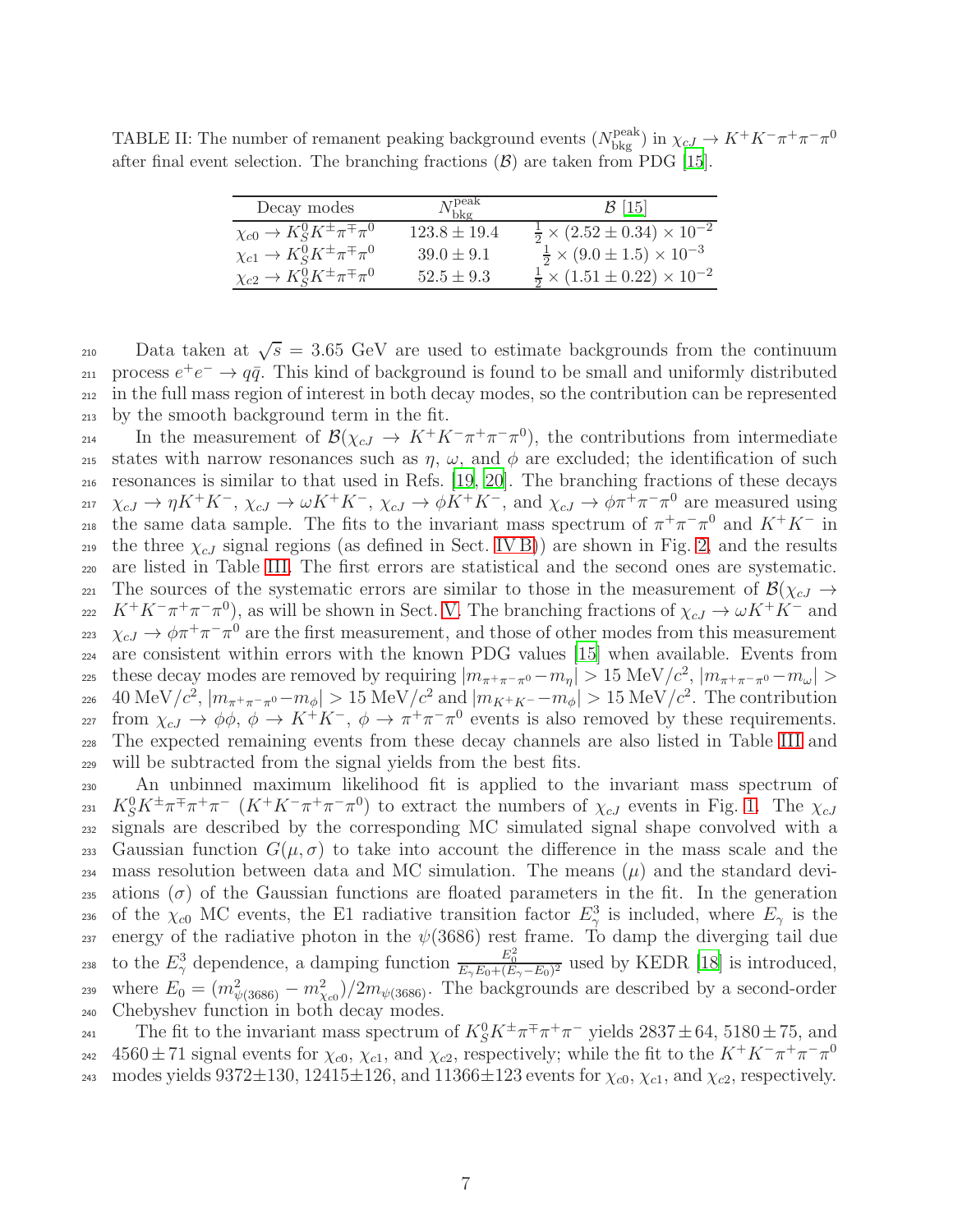

<span id="page-7-1"></span>FIG. 2: Fits to the invariant mass spectrum of  $\pi^+\pi^-\pi^0$  (left panels) and  $K^+K^-$  (right panels) in three  $\chi_{cJ}$  mass region after  $\chi_{cJ} \to \phi \phi$ ,  $\phi \to K^+ K^-$ ,  $\phi \to \pi^+ \pi^- \pi^0$  were rejected. From top to bottom are in  $\chi_{c0}$  mass region,  $\chi_{c1}$  mass region, and  $\chi_{c2}$  mass region, respectively.

<span id="page-7-0"></span> $_{\textrm{\tiny{244}}}$  B.  $\chi_{cJ}\rightarrow \eta_c \pi^+\pi^-$ 

To study the  $\chi_{cJ} \to \eta_c \pi^+ \pi^-$  transitions, we define the signal regions for  $\chi_{c0}$ ,  $\chi_{c1}$ , and  $\chi_{c2}$  as 246  $-3.38\,\,{\rm GeV}/c^2 < M(K\bar K\pi\pi\pi) < 3.45\,\,{\rm GeV}/c^2,\, 3.48\,\,{\rm GeV}/c^2 < M(K\bar K\pi\pi\pi) < 3.54\,\,{\rm GeV}/c^2,$ 247 and 3.54  $\text{GeV}/c^2$  <  $M(K\bar{K}\pi\pi\pi)$  < 3.60  $\text{GeV}/c^2$ , respectively. Here,  $K\bar{K}\pi\pi\pi$  is either <sup>248</sup>  $K_S^0 K^{\pm} \pi^{\mp} \pi^+\pi^-$  or  $K^+ K^- \pi^+\pi^-\pi^0$ . The invariant mass spectra of  $K_S^0 K^{\pm} \pi^{\mp}$   $(K^+ K^- \pi^0)$  with <sup>249</sup>  $K_S^0 K^{\pm} \pi^{\mp} \pi^+\pi^- (K^+ K^-\pi^+\pi^-\pi^0)$  in the three  $\chi_{cJ}$  signal regions are shown in Fig. [3.](#page-9-0) In both 250 decay modes, there are no significant  $\eta_c$  signal in  $\chi_{c0}$  and  $\chi_{c1}$  decay; the  $\eta_c$  signal observed <sup>251</sup> in  $\chi_{c2}$  decays is found to be mainly from  $\psi(3686) \to \pi^+\pi^- J/\psi$ ,  $J/\psi \to \gamma\eta_c$ ,  $\eta_c \to K_S^0 K^{\pm}\pi^{\mp}$ <sup>252</sup>  $(\eta_c \to K^+ K^- \pi^0)$ , as described below.

253 The potential backgrounds from  $\psi(3686)$  decays are investigated with the inclusive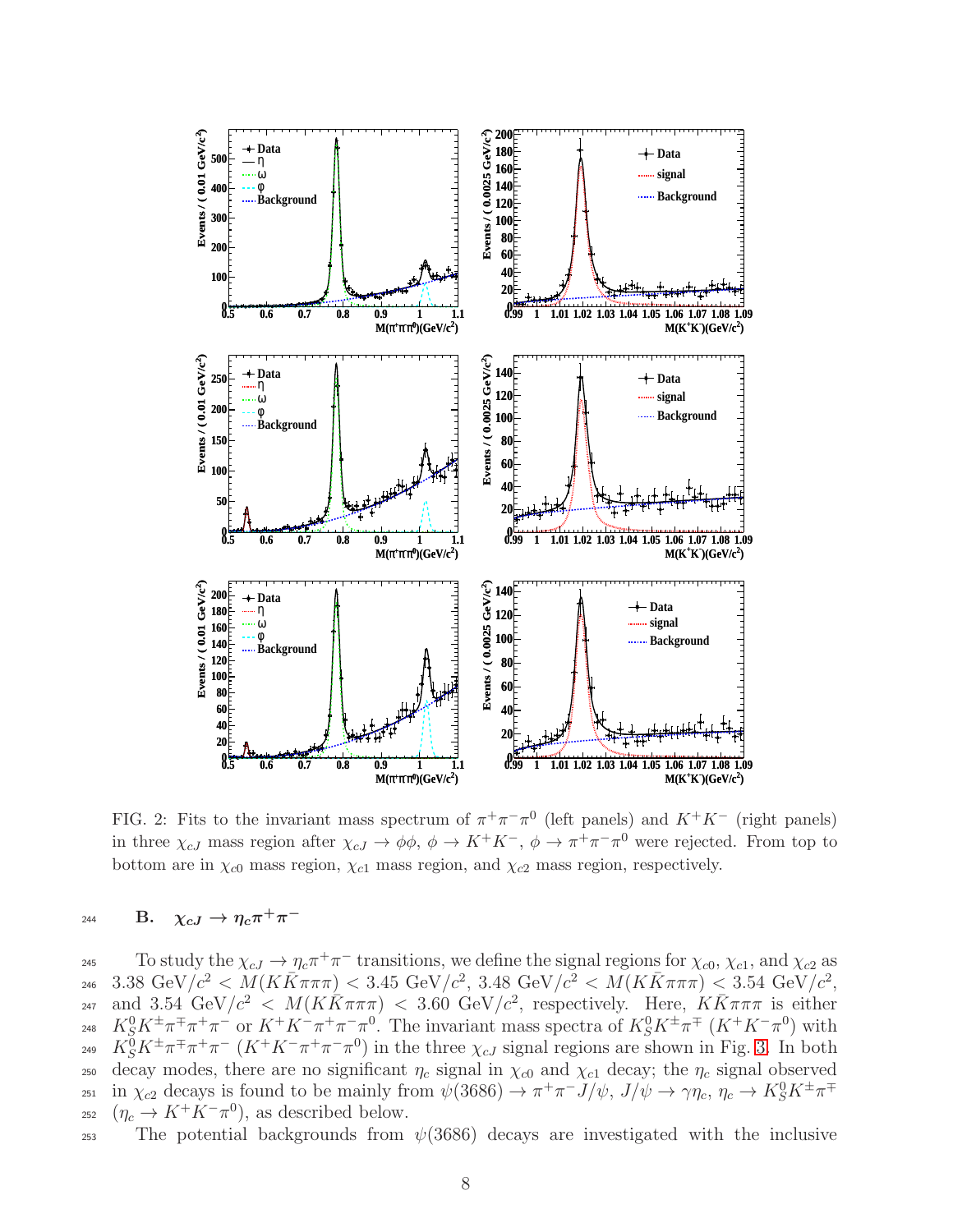<span id="page-8-0"></span>TABLE III: The number of background events  $(N_{\text{bkg}}^{\text{peak}})$  remained in  $\chi_{cJ} \to K^+K^-\pi^+\pi^-\pi^0$  from modes with narrow intermediate states. The branching fraction of  $\chi_{cJ} \to \phi \phi$  is taken from the BESIII measurement [\[19](#page-17-16)] with both statistical and systematic errors; the other branching fractions are measured in this analysis. We also list PDG values [\[15](#page-17-14)] in the last column for comparison.

| Decay modes                                       | $N_{\rm bkg}^{\rm peak}$ | Branching fraction                        | PDG $[15]$ value                 |
|---------------------------------------------------|--------------------------|-------------------------------------------|----------------------------------|
| $\chi_{c0} \to \eta K^+ K^-$                      | $\Omega$                 | forbidden by $J^P$ -conservation          | $< 2.3 \times 10^{-4}$           |
| $\chi_{c1} \rightarrow \eta K^+ K^-$              | $3.81 \pm 0.70$          | $(3.48 \pm 0.57) \times 10^{-4}$          | $(3.3 \pm 1.0) \times 10^{-4}$   |
| $\chi_{c2}\to\eta K^+K^-$                         | $1.90\pm0.53$            | $(1.69 \pm 0.45) \times 10^{-4}$          | $< 3.5 \times 10^{-4}$           |
| $\chi_{c0} \rightarrow \omega K^+ \overline{K^-}$ | $136.87 \pm 10.84$       | $(1.94 \pm 0.06 \pm 0.20) \times 10^{-3}$ |                                  |
| $\chi_{c1} \rightarrow \omega K^+ K^-$            | $69.24 \pm 6.20$         | $(7.82 \pm 0.36 \pm 0.84) \times 10^{-4}$ |                                  |
| $\chi_{c2} \to \omega K^+ K^-$                    | $57.26 \pm 5.04$         | $(7.32 \pm 0.39 \pm 0.78) \times 10^{-4}$ |                                  |
| $\chi_{c0} \rightarrow \phi K^+ K^-$              | $30.37 \pm 4.91$         | $(1.15 \pm 0.17) \times 10^{-3}$          | $(0.98 \pm 0.25) \times 10^{-3}$ |
| $\chi_{c1}\rightarrow \phi K^+K^-$                | $17.61 \pm 3.79$         | $(6.74 \pm 1.37) \times 10^{-4}$          | $(4.3 \pm 1.6) \times 10^{-4}$   |
| $\chi_{c2}\to \phi K^+K^-$                        | $30.39 \pm 5.27$         | $(1.14 \pm 0.16) \times 10^{-3}$          | $(1.55 \pm 0.33) \times 10^{-3}$ |
| $\chi_{c0} \to \phi \pi^+ \pi^- \pi^0$            | $49.57 \pm 2.68$         | $(1.18 \pm 0.07 \pm 0.13) \times 10^{-3}$ |                                  |
| $\chi_{c1}\rightarrow \phi \pi^+\pi^-\pi^0$       | $28.59 \pm 1.99$         | $(7.54 \pm 0.53 \pm 0.80) \times 10^{-4}$ |                                  |
| $\chi_{c2}\to \phi \pi^+\pi^-\pi^0$               | $34.45 \pm 2.36$         | $(9.25 \pm 0.63 \pm 0.97) \times 10^{-4}$ |                                  |
| $\chi_{c0} \rightarrow \phi\phi$                  | $0.97 \pm 0.17$          | $(8.0 \pm 0.3 \pm 0.8) \times 10^{-4}$    | $(8.2 \pm 0.8) \times 10^{-4}$   |
| $\chi_{c1} \rightarrow \phi\phi$                  | $0.38 \pm 0.08$          | $(4.4 \pm 0.3 \pm 0.5) \times 10^{-4}$    |                                  |
| $\chi_{c2} \rightarrow \phi\phi$                  | $1.03 \pm 0.20$          | $(10.7 \pm 0.3 \pm 1.2) \times 10^{-4}$   | $(11.4 \pm 1.2) \times 10^{-4}$  |

254 MC events. The dominant backgrounds are the irreducible  $\psi(3686) \rightarrow \gamma \chi_{cJ}, \chi_{cJ} \rightarrow$ <sup>255</sup>  $K_S^0 K^{\pm} \pi^{\mp} \pi^+ \pi^ (\chi_{cJ} \to K^{\mp} K^- \pi^+ \pi^- \pi^0)$  events. These events have the same final states <sup>256</sup> as the signal events but  $K_S^0 K^{\pm} \pi^{\mp} (K^+ K^- \pi^0)$  are not from the decay of  $\eta_c$ . In the  $\chi_{c2}$  signal region, there are peaking backgrounds from the decay  $\psi(3686) \to \pi^+\pi^- J/\psi$ ,  $J/\psi \to \gamma\eta_c$ , <sup>258</sup>  $\eta_c \to K_S^0 K^{\pm} \pi^{\mp}$  ( $\eta_c \to K^+ K^- \pi^0$ ). The energy of the transition photon in this decay is close <sup>259</sup> to the energy of the transition photon in  $\psi(3686) \rightarrow \gamma \chi_{c2}$ , and the final states are the same <sup>260</sup> as the signal events. The other backgrounds are composed of dozens of decay channels, each <sup>261</sup> with a small contribution. The dominant backgrounds and the other backgrounds contribute as a smooth component in the  $η_c$  mass region  $(2.7 \text{ GeV}/c^2 \sim 3.2 \text{ GeV}/c^2)$ , so these backgrounds 263 are described by a second-order Chebyshev function as shown in Fig. [3.](#page-9-0) In the  $\chi_{c2}$  case, the <sup>264</sup> peaking background has the same final state and similar kinematics as the signal events, so we use the same line-shape to describe both of them. Data taken at  $\sqrt{s} = 3.65$  GeV are used to estimate backgrounds from the continuum process  $e^+e^- \rightarrow q\bar{q}$ . It is found that this <sup>267</sup> background is small and uniformly distributed in the full mass region in both decay modes, <sup>268</sup> so the contribution is neglected.

<sup>269</sup> An unbinned maximum likelihood fit is applied to the invariant mass spectrum of <sup>270</sup>  $K_S^0 K^{\pm} \pi^{\mp} (K^+ K^- \pi^0)$  to extract the number of  $\eta_c$  events, as shown in Fig. [3.](#page-9-0) The  $\eta_c$  signal is <sup>271</sup> described by a MC simulated line shape with the detector resolution included, and the reso-272 nance parameters of  $\eta_c$  are fixed to the latest measurement from the BESIII experiment [\[17\]](#page-17-19). 273 The background (except the peaking background in the  $\chi_{c2}$  signal region) is described with  $_{274}$  a second-order Chebyshev polynomial function in both decay modes in the three  $\chi_{cJ}$  signal <sup>275</sup> regions.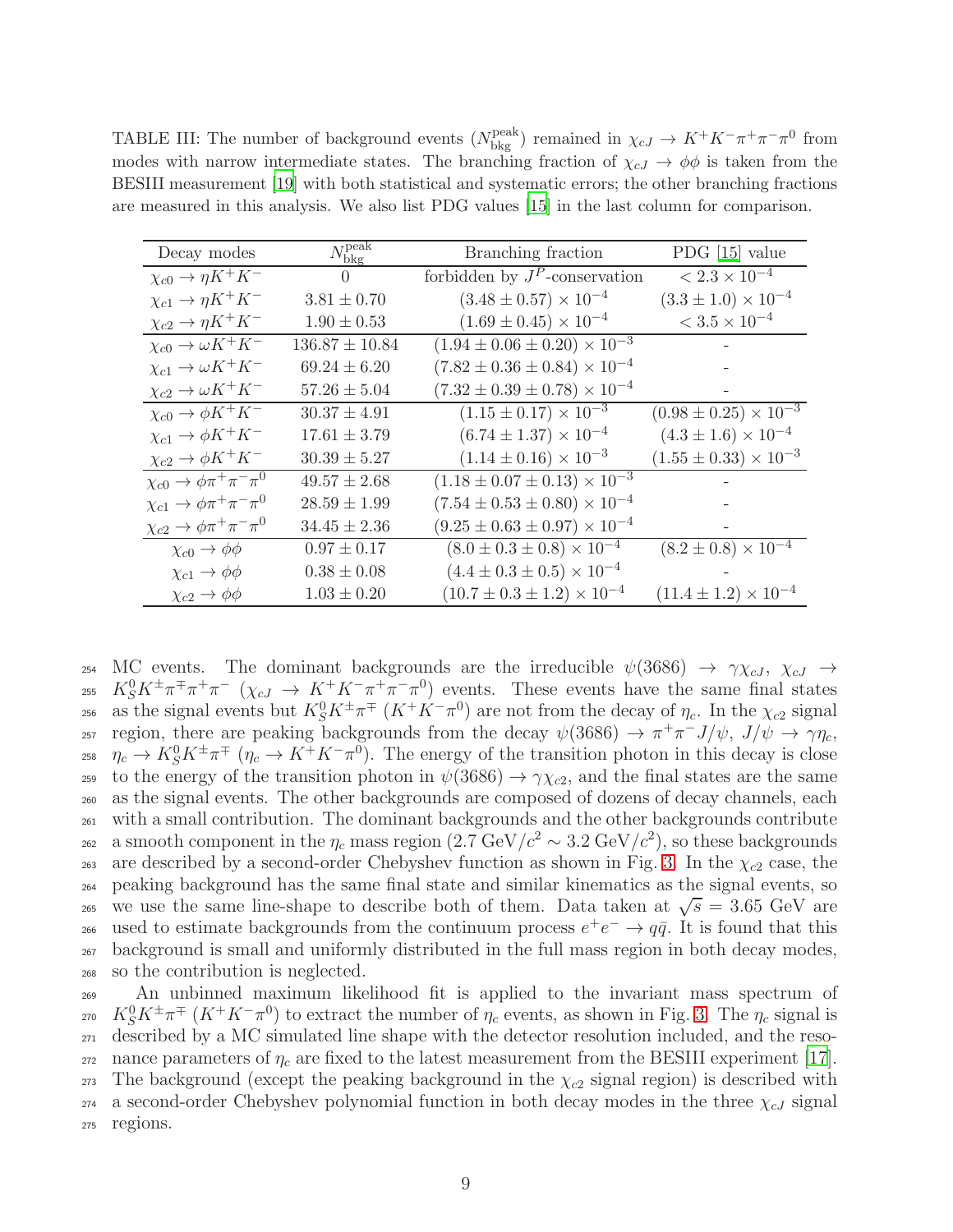

<span id="page-9-0"></span>FIG. 3: Invariant mass spectra of  $K_S^0 K^{\pm} \pi^{\mp}$  (top row) and  $K^+ K^- \pi^0$  (bottom row) with  $K \bar{K} \pi \pi \pi$ in  $\chi_{c0}$  (left panel),  $\chi_{c1}$  (middle panel), and  $\chi_{c2}$  (right panel) signal regions and the fit results. Dots with error bars are data; the solid lines are the total results from the best fits to the invariant mass spectrum. The  $\eta_c$  signals are shown in dash-dotted lines (in  $\chi_{c2}$  mass region, the contribution from the peaking background is not removed.); the backgrounds as dashed lines.

276 As there is no significant  $\eta_c$  signal in any of the three  $\chi_{cJ}$  states in either  $\eta_c$  decay mode, <sup>277</sup> we set upper limits on  $\mathcal{B}(\chi_{cJ} \to \eta_c \pi^+ \pi^-)$  using the probability density function (PDF) for 278 the expected number of signal events. In the  $\chi_{c0}$  and  $\chi_{c1}$  signal regions, the likelihood <sup>279</sup> distributions in the fitting of the invariant mass spectra in Fig. [3](#page-9-0) are taken as the PDFs 280 directly. They are obtained by setting the number of  $\eta_c$  signal events from zero up to a 281 very large number. In the  $\chi_{c2}$  signal region, the likelihood distribution also contains the <sup>282</sup> contribution from the peaking background. Using the known branching fractions [\[15\]](#page-17-14), the 283 detection efficiency from MC simulation, and the number of  $\psi(3686)$  events, the expected peaking background are  $45.7 \pm 11.6$  in  $K_S^0 K^{\pm} \pi^{\mp}$  and  $34.4 \pm 8.7$  in  $K^+ K^- \pi^0$ . Here, the errors <sup>285</sup> include the uncertainties in the detection efficiency and the branching fractions. Then the <sup>286</sup> PDF of signal is extracted with the PDF of the peaking background (Gaussian distribution <sup>287</sup> with mean set to the expected number of peaking backgrounds, sigma set to its error) and <sup>288</sup> the PDF from the fit. The systematic uncertainties are considered by smearing the PDF in <sup>289</sup> each decay with a Gaussian. The upper limit on the number of events at the 90% C.L. is 290 defined as  $N^{\text{up}}$ , corresponding to the number of events at 90% of the integral of the smeared 291 PDF. In each decay mode in the three  $\chi_{cJ}$  states, the fit-related systematic errors on the <sup>292</sup> number of signal yield are estimated by using different fit ranges, different orders of the 293 background polynomial, and different  $\eta_c$  line shapes with the parameters of  $\eta_c$  changed by  $_{294}$  one standard deviation [\[17](#page-17-19)]; the maximum  $N^{\text{up}}$  is used in the upper limit calculation.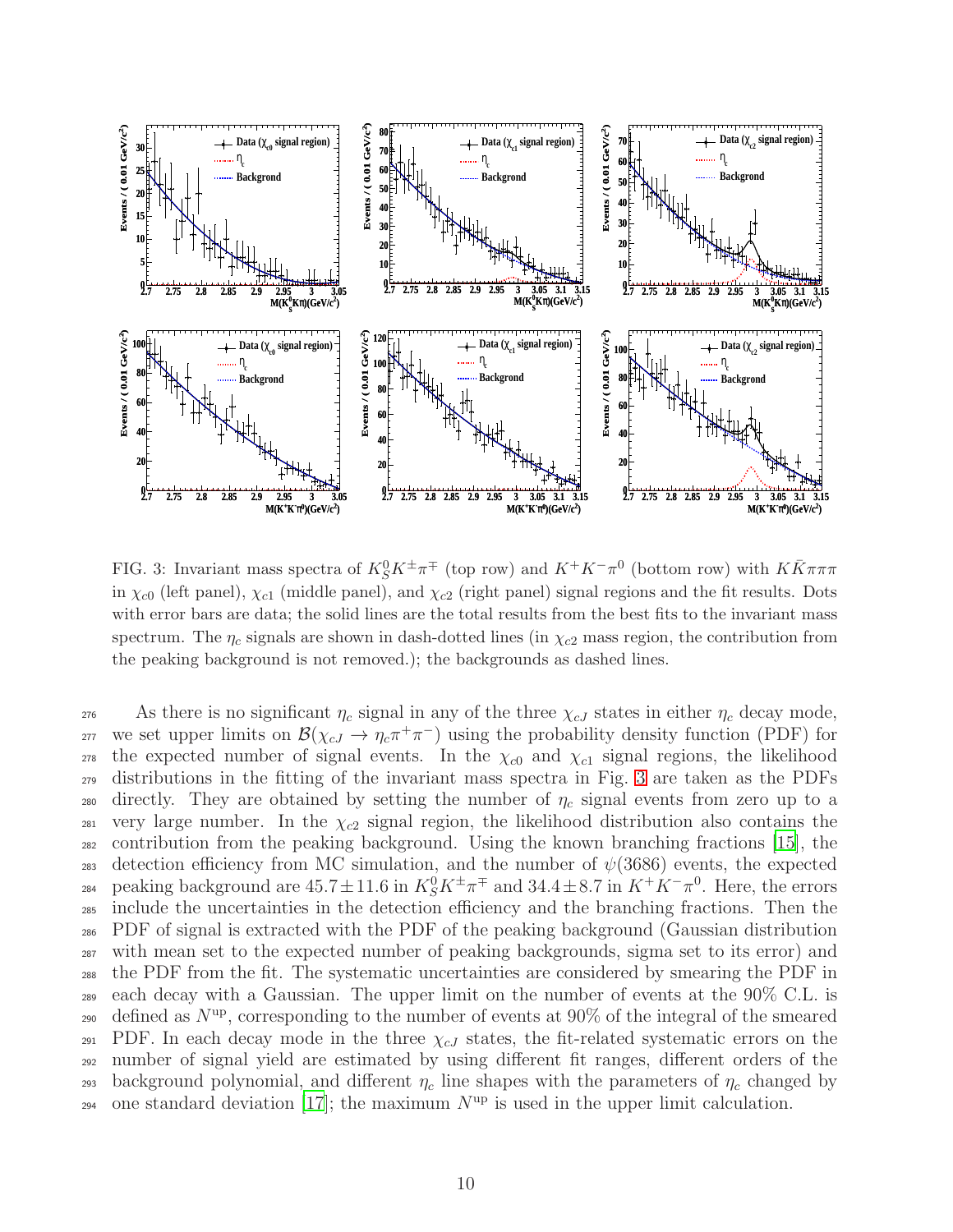### <span id="page-10-0"></span><sup>295</sup> V. SYSTEMATIC UNCERTAINTIES

296 The systematic uncertainties in the measurement of  $\mathcal{B}(\chi_{cJ} \to KK\pi\pi\pi)$  and  $\mathcal{B}(\chi_{cJ} \to$ <sup>297</sup>  $\eta_c \pi^+ \pi^-$ ) are summarized in Tables [IV](#page-10-1) and [V,](#page-11-0) respectively. The systematic errors related to 298 the MDC tracking  $(2\%$  per track for those from IP), photon reconstruction  $(1\%$  per photon), 299 and  $\pi^0$  reconstruction (1%) are estimated with control samples [\[20](#page-17-17), [21\]](#page-17-20); the errors in the <sup>300</sup> branching fractions of  $\psi(3686) \to \gamma \chi_{cJ}$  and  $\eta_c \to K\bar{K}\pi$  are taken from the PDG [\[15\]](#page-17-14) and 301 are propagated to the  $\chi_{cJ}$  branching fraction measurement; and a 2\% uncertainty is taken  $302$  for each decay due to the limited statistics of the MC samples used. There is an overall  $4\%$ <sup>303</sup> uncertainty in the branching fraction associated with the determination of the number of  $\frac{1}{304}$   $\psi(3686)$  events in our data sample [\[10](#page-17-9)].

<span id="page-10-1"></span>

| Sources                                        |             |             | $K_S^0 K^{\pm} \pi^{\mp} \pi^+ \pi^-  K^+ K^- \pi^+ \pi^- \pi^0 $ |             |             |             |
|------------------------------------------------|-------------|-------------|-------------------------------------------------------------------|-------------|-------------|-------------|
|                                                | $\chi_{c0}$ | $\chi_{c1}$ | $\chi_{c2}$                                                       | $\chi_{c0}$ | $\chi_{c1}$ | $\chi_{c2}$ |
| MDC tracking                                   |             | 8.0         |                                                                   |             | 8.0         |             |
| Photon reconstruction                          |             | 1.0         |                                                                   |             | 3.0         |             |
| MC statistics                                  | 1.1         | 1.4         | 1.5                                                               | 1.0         | 1.4         | 1.4         |
| $K_{\rm s}^0$ reconstruction                   | 1.4         | 1.6         | 1.7                                                               |             |             |             |
| $\pi^0$ reconstruction                         |             |             |                                                                   |             | 1.0         |             |
| Kinematic fit                                  | 1.5         | 1.9         | 1.7                                                               | 0.4         | 0.4         | 0.2         |
| Damping function                               | 0.5         | 0.1         | 0.1                                                               | 0.4         | 0.1         | 0.1         |
| Intermediate states                            | 1.0         | 1.0         | 1.0                                                               | 4.0         | 4.0         | 4.0         |
| Fitting range                                  | 1.0         | 0.4         | 0.2                                                               | 0.4         | 0.4         | 0.7         |
| Background shape                               | 1.4         | 0.7         | 0.6                                                               | 1.3         | 0.7         | 0.4         |
| $\mathcal{B}(\psi(3686) \to \gamma \chi_{cJ})$ | 3.2         | 4.4         | 3.9                                                               | 3.2         | 4.4         | 3.9         |
| Number of $\psi(3686)$ events                  |             | 4.0         |                                                                   |             | 4.0         |             |
| Total                                          | 10.1        | 10.5        | 10.3                                                              | 10.9        | 11.3        |             |

TABLE IV: Systematic errors (in %) in  $\mathcal{B}(\chi_{cJ} \to K_S^0 K^{\pm} \pi^{\mp} \pi^+ \pi^-)$  and  $\mathcal{B}(\chi_{cJ} \to K^+ K^- \pi^+ \pi^- \pi^0)$ .

# $_{305} \qquad {\rm A.} \quad K_S^0 {\rm \,\, reconstruction}$

306 The uncertainty in the  $K_S^0$  reconstruction arises from three parts: the geometric accep-<sup>307</sup> tance, the tracking efficiency, and the efficiency of  $K_S^0$  selection. The first part is estimated using MC simulation, and the other two are studied using  $J/\psi \to K^{*\pm} K^{\mp}$ ,  $K^{*\pm} \to K^0 \pi^{\pm}$ . 309 By selecting a pair of  $K^{\pm}\pi^{\mp}$ , the recoil mass spectrum shows a clear  $K^0$  signal. The effi-310 ciency of  $K_S^0$  reconstruction is calculated with  $\frac{n_1}{\mathcal{B}(K_S^0 \to \pi^+ \pi^-) \times (n_1+n_2)/2}$ , where  $n_1$  is the number 311 of  $K^0$  obtained from a fit to the  $K^{\pm}\pi^{\mp}$  recoiling mass when there is a  $K^0_S$  reconstructed in <sup>312</sup> the recoil side that satisfies the  $K_S^0$  selection, and  $n_2$  is the number of  $K^0$  from fitting to the <sup>313</sup>  $K^{\pm}\pi^{\mp}$  recoiling mass spectrum when no  $K_S^0$  candidate satisfies the  $K_S^0$  selection. The differ-314 ence in the efficiency of  $K_S^0$  reconstruction  $(\varepsilon^{\text{data}}/\varepsilon^{\text{MC}}-1)$  as a function of  $K_S^0$  momentum is  $_{315}$  shown in Fig. [4.](#page-11-1) The difference in the  $K_S^0$  reconstruction between data and MC simulation <sup>316</sup> is fitted with a linear function of the  $K_S^0$  momentum as shown in Fig. [4](#page-11-1) together with the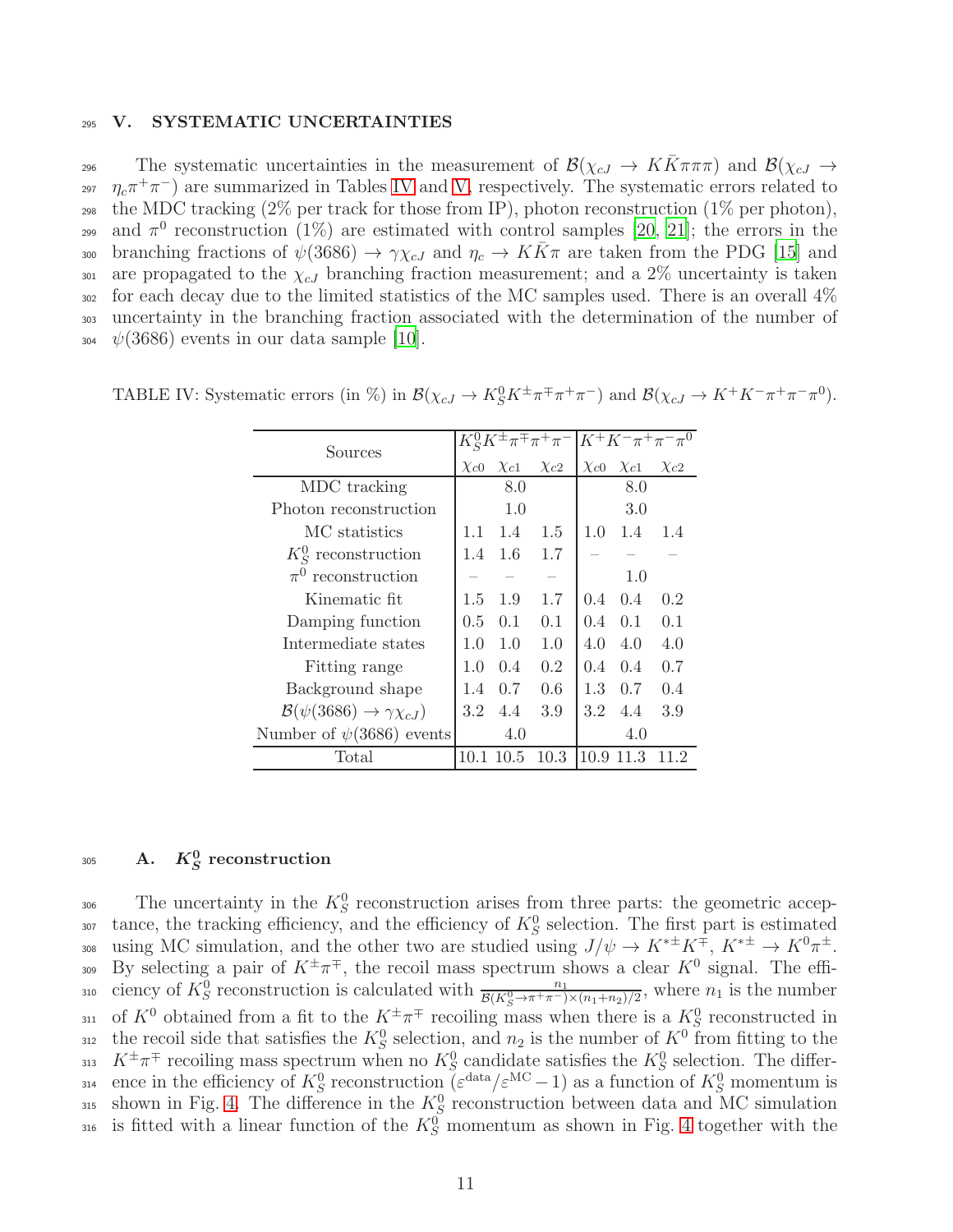<span id="page-11-0"></span>

| Sources                                        |     |                         | $\eta_c \to K_S^0 K^{\pm} \pi^{\mp}$ |     |                         | $\eta_c \to K^+ K^- \pi^0$ |
|------------------------------------------------|-----|-------------------------|--------------------------------------|-----|-------------------------|----------------------------|
|                                                |     | $\chi_{c0}$ $\chi_{c1}$ | $\chi_{c2}$                          |     | $\chi_{c0}$ $\chi_{c1}$ | $\chi_{c2}$                |
| MDC tracking                                   |     | 8.0                     |                                      |     | 8.0                     |                            |
| Photon reconstruction                          |     | 1.0                     |                                      |     | 3.0                     |                            |
| MC statistics                                  |     | $1.8 \quad 1.5$         | 1.6                                  | 1.8 | 1.5                     | 1.7                        |
| $K_S^0$ reconstruction                         |     | 2.4 2.3                 | 2.2                                  |     |                         |                            |
| $\pi^0$ reconstruction                         |     |                         |                                      |     | 1.0                     |                            |
| Kinematic fit.                                 | 1.5 | 1.7                     | 1.8                                  | 0.9 | 0.2                     | 0.4                        |
| $\mathcal{B}(\psi(3686) \to \gamma \chi_{cJ})$ |     | 3.2 4.4                 | 3.9                                  | 3.2 | 4.4                     | 3.9                        |
| $\mathcal{B}(\eta_c \to K\bar K\pi)$           |     | 8.4                     |                                      |     | 8.4                     |                            |
| Number of $\psi(3686)$ events                  |     | 4.0                     |                                      |     | 4.0                     |                            |
| Total                                          |     |                         | 13.2 13.5 13.4                       |     | $ 13.2\;13.5\;13.4$     |                            |

TABLE V: Systematic errors (in %) in  $\mathcal{B}(\chi_{cJ} \to \eta_c \pi^+ \pi^-)$  in  $\eta_c \to K_S^0 K^{\pm} \pi^{\mp}$  and  $\eta_c \to K^+ K^- \pi^0$ decay modes.

 $_{317}$   $\pm 1\sigma$  envelops. Since the difference between data and MC is significant, we do a correction <sup>318</sup> to the signal MC according to the momentum of  $K_S^0$ , and the uncertainty of this correction <sup>319</sup> is taken as the systematic error.

The systematic errors in  $\mathcal{B}(\chi_{cJ} \to K_S^0 K^{\pm} \pi^{\mp} \pi^+ \pi^-)$  are found to be 1.4%, 1.6%, and 1.7%,  $f_{321}$  for  $J = 0, 1$ , and 2, respectively; while for  $\mathcal{B}(\chi_{cJ} \to \eta_c \pi^+ \pi^-)$ , they are 2.4%, 2.3%, and 2.2%  $\frac{322}{2}$  for  $\chi_{c0}, \chi_{c1}, \text{ and } \chi_{c2}, \text{ respectively.}$ 



<span id="page-11-1"></span>FIG. 4: The difference in the  $K_S^0$  reconstruction efficiency between data and MC simulation (points with error bars), together with the fit to the difference with a linear function of momentum. The solid line is from the best fit and the dashed lines are the  $\pm 1\sigma$  envelopes of the best fit.

# <sup>323</sup> B. Kinematic fit

<sup>324</sup> In the MC simulation, the model is much simpler than the real detector performance, and <sup>325</sup> this results in differences between data and MC simulation in the track parameters of photons  $\frac{326}{10}$  and charged tracks. The simulation of the photon has been checked in another analysis [\[10\]](#page-17-9),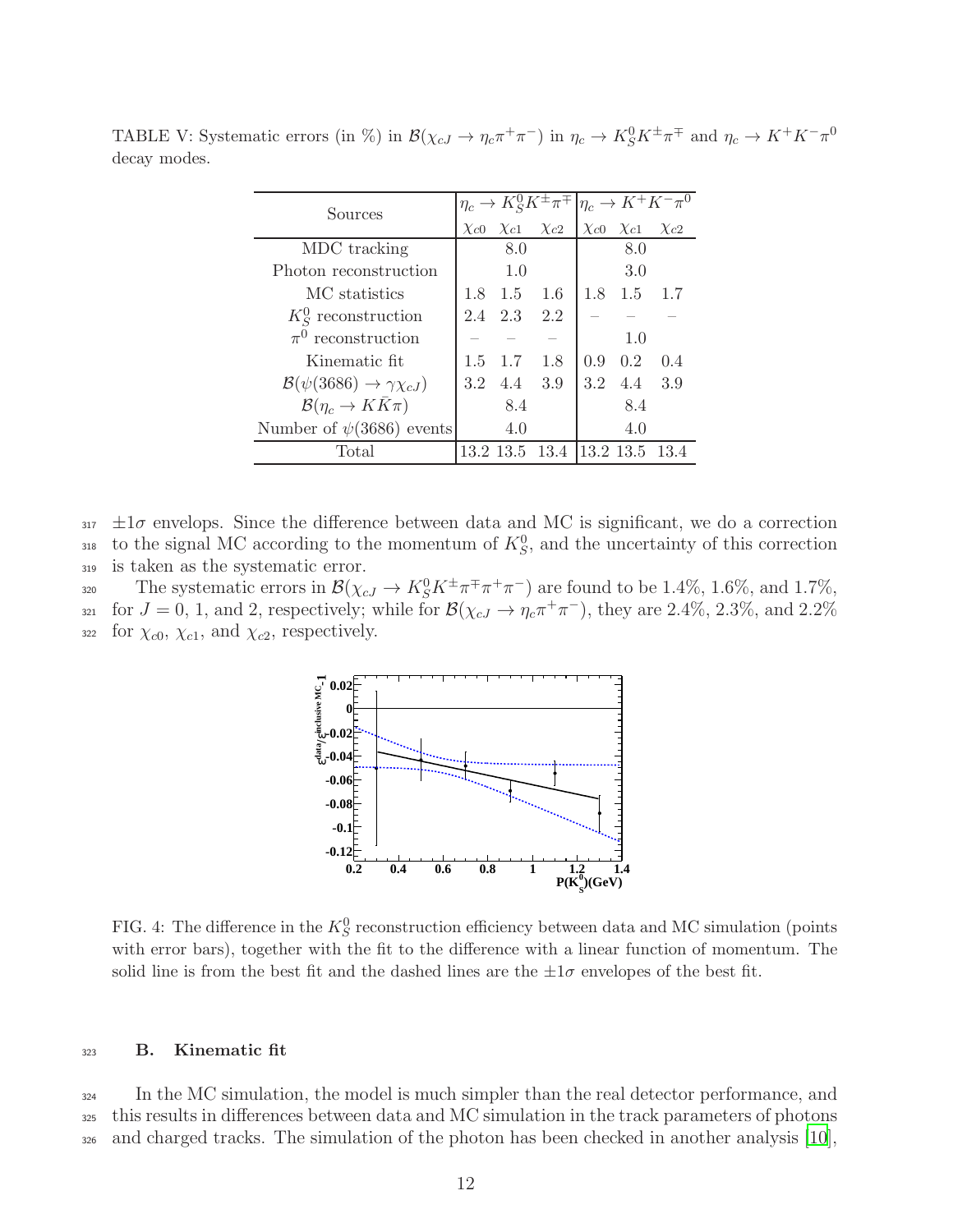which shows good agreement between data and MC simulation. For the charged tracks, careful comparisons with purely selected data samples indicate that the MC simulates the momentum and angular resolutions significantly better than those in data, while the error matrix elements agree well between data and MC simulation. This results in a much narrower  $\chi^2_{\rm 4C}$  distribution in MC than in data, and introduces a bias in the efficiency estimation. We correct the track helix parameters of MC simulation to reduce the difference between data and MC simulation.

We use  $J/\psi \to \phi f_0(980)$ ,  $\phi \to K^+K^-$ ,  $f_0(980) \to \pi^+\pi^-$  as a control sample to study <sup>335</sup> the difference on the helix parameters of charged tracks between data and MC, as this <sup>336</sup> channel has a large production rate, very low background, and has both pions and kaons. <sup>337</sup> We find that the pull distributions of data are wider than MC simulation and the peak <sup>338</sup> positions are shifted. These obvious differences between data and MC suggest wrong track <sup>339</sup> parameters have been set in MC simulation. The helix parameters of each track in the MC simulation are enlarged by smearing with a Gaussian function  $G(\mu, \sigma) = G((\mu_i^{\text{data}} - \mu_i^{\text{MC}}) \times$  $V_{ii}, \sqrt{(\sigma_i^{\text{data}}/\sigma_i^{\text{MC}})^2 - 1} \times V_{ii}$ , where  $i = \{d\rho, \phi_0, \kappa, dz, tg\lambda\}$  is the *i*-th helix parameter of 342 the track and V is the corresponding covariance matrix. Here  $d\rho$  is the distance from the 343 pivot to the orbit in the x-y plane,  $\phi_0$  is the azimuthal angle specifies the pivot with respect 344 to the helix center,  $\kappa$  is the reciprocal of the transverse momentum,  $dz$  is the distance of 345 the helix from the pivot to the orbit in the z direction, and  $tg\lambda$  is the slope of the track. 346 The correction factors  $\mu_i^{\text{data}}, \mu_i^{\text{MC}}, \sigma_i^{\text{data}},$  and  $\sigma_i^{\text{MC}}$  are the means and resolutions of the pull 347 distributions of the data and MC obtained from control samples.

 $_{348}$  The correction factors are listed in Table [VI.](#page-12-0) If the correction is perfect,  $\chi^{2}_{4C}$  distribu- tions of data and MC simulation will be consistent with each other; however, from the comparisons of many final states, we find that the agreement between data and MC sim- ulation does improve significantly but differences still exist. This indicates that the effect is from multiple sources, and our procedure cannot solve all the problems. In our analy- sis, we take the efficiency from the track-parameter-corrected MC samples as the nominal value, and take half of the difference between MC samples before and after the correction as the systematic error from the kinematic fitting. This is a very conservative estimation. 356 The comparison of  $\chi^2_{\text{4C}}$  distributions between data and MC simulation before and after <sup>357</sup> the track-parameter-correction are shown in Figs. [5](#page-13-0) and [6](#page-14-0) for  $\chi_{cJ} \to K_S^0 K^{\pm} \pi^{\mp} \pi^+ \pi^-$  and  $K^+K^-\pi^+\pi^-\pi^0$ , respectively.

TABLE VI: Correction factors extracted from pull distributions using a control sample of  $J/\psi \rightarrow$  $\phi f_0(980), \ \phi \to K^+K^-, \ f_0(980) \to \pi^+\pi^-.$ 

<span id="page-12-0"></span>

| $\varphi_0$                                                                                                                                      |  | $\kappa$ | $ta\lambda$                                                                                                                                                                                                                                             |  |  |
|--------------------------------------------------------------------------------------------------------------------------------------------------|--|----------|---------------------------------------------------------------------------------------------------------------------------------------------------------------------------------------------------------------------------------------------------------|--|--|
|                                                                                                                                                  |  |          | $\mu^{\text{data}} - \mu^{\text{MC}} \sigma^{\text{data}} / \sigma^{\text{MC}} \vert \mu^{\text{data}} - \mu^{\text{MC}} \sigma^{\text{data}} / \sigma^{\text{MC}} \vert \mu^{\text{data}} - \mu^{\text{MC}} \sigma^{\text{data}} / \sigma^{\text{MC}}$ |  |  |
| $K^+$ -0.04 $\pm$ 0.03 1.19 $\pm$ 0.02 -0.24 $\pm$ 0.03 1.28 $\pm$ 0.02 -0.38 $\pm$ 0.01 1.25 $\pm$ 0.02                                         |  |          |                                                                                                                                                                                                                                                         |  |  |
| $K^{-}$ 0.06 ± 0.03 1.21 ± 0.02 0.25 ± 0.03 1.25 ± 0.02 - 0.36 ± 0.01 1.21 ± 0.02                                                                |  |          |                                                                                                                                                                                                                                                         |  |  |
| $\pi^+$ -0.06 $\pm$ 0.03 1.25 $\pm$ 0.02 -0.10 $\pm$ 0.03 1.31 $\pm$ 0.02 -0.36 $\pm$ 0.01 1.25 $\pm$ 0.02                                       |  |          |                                                                                                                                                                                                                                                         |  |  |
| $\pi$ <sup>-</sup> $\left[-0.02 \pm 0.03 \, 1.23 \pm 0.02\right]$ $0.10 \pm 0.03$ $1.27 \pm 0.02$ $\left[-0.36 \pm 0.01 \, 1.21 \pm 0.02\right]$ |  |          |                                                                                                                                                                                                                                                         |  |  |

The systematic errors in  $\mathcal{B}(\chi_{cJ} \to K^0 g K^{\pm} \pi^{\mp} \pi^+ \pi^-)$   $(\mathcal{B}(\chi_{cJ} \to K^+ K^- \pi^+ \pi^- \pi^0))$  are 1.5%, 360 1.9%, and 1.7% (0.4%, 0.4%, and 0.2%) for  $J = 0, 1$ , and 2, respectively; and 1.5%, 1.7%,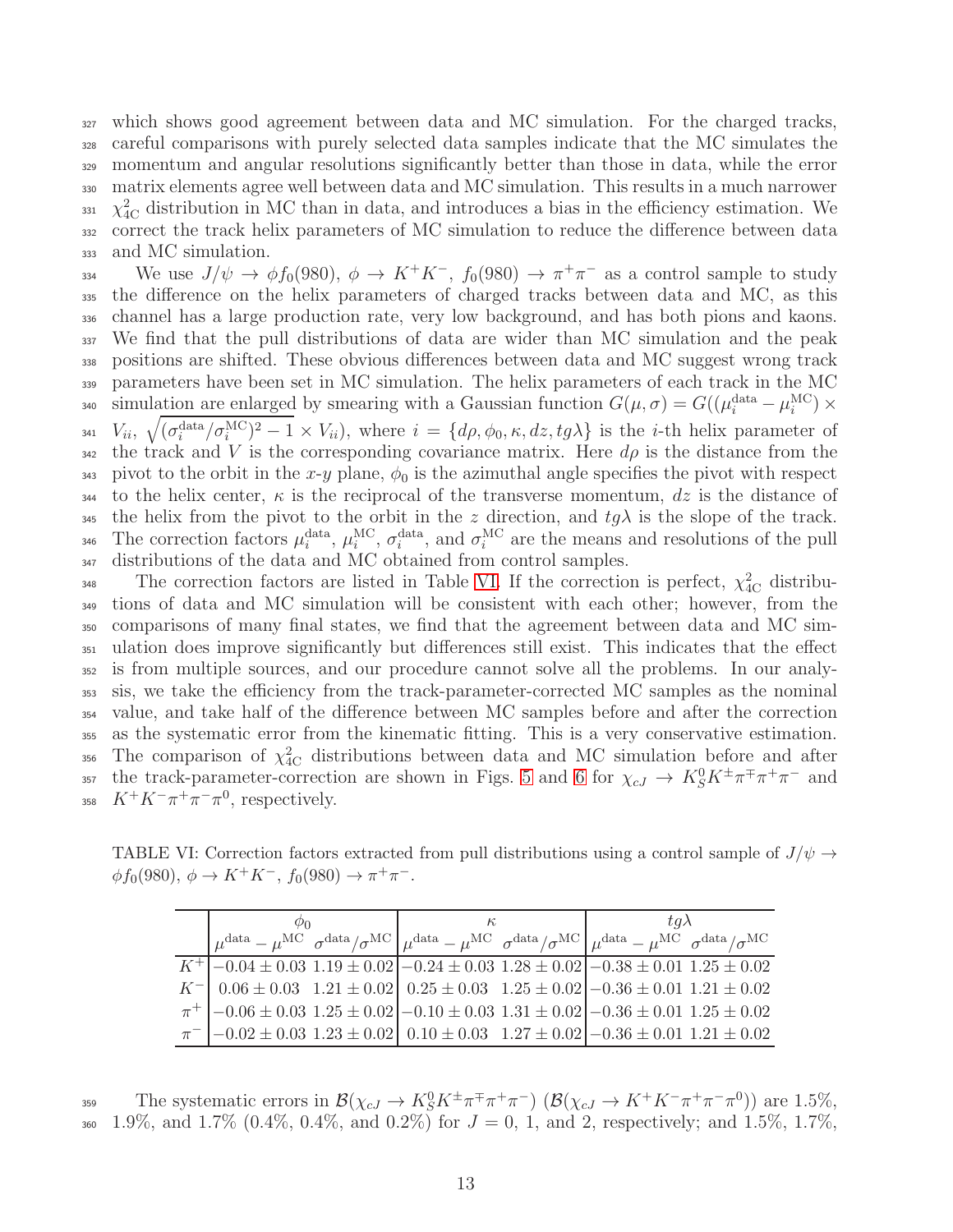

<span id="page-13-0"></span>FIG. 5: Comparison of  $\chi^2_{AC}$  between signal MC and data for  $\psi(3686) \rightarrow \gamma \chi_{cJ}$ ,  $\chi_{cJ} \rightarrow$  $K_S^0 K^{\pm} \pi^{\mp} \pi^+ \pi^-$ . The points with error bars are data, and the solid lines are MC simulation. Left panel: signal MC without track-parameter-correction; Right panel: signal MC after trackparameter-correction. From top to bottom are  $\chi_{c0}$ ,  $\chi_{c1}$ , and  $\chi_{c2}$ , respectively.

and 1.8%  $(0.9\%, 0.2\%, \text{and } 0.4\%)$  systematic uncertainties are assigned to  $\mathcal{B}(\chi_{cJ} \to \eta_c \pi^+ \pi^-)$ 362 with  $\eta_c \to K_S^0 K^{\pm} \pi^{\mp}$   $(K^+ K^- \pi^0)$  for  $J = 0, 1$ , and 2, respectively.

# <sup>363</sup> C. Uncertainty from damping factor

364 In the fit to the invariant mass spectrum of  $K_S^0 K^{\pm} \pi^{\mp} \pi^+ \pi^-$  and  $K^+ K^- \pi^+ \pi^- \pi^0$ , the <sup>365</sup> damping function used by KEDR is adopted. Another damping factor used by CLEO [\[22\]](#page-17-21) <sup>366</sup> is  $e^{-E_{\gamma}^2/8\beta^2}$  with  $\beta = (0.0650 \pm 0.0025)$  GeV determined from their fit. Using this damping 367 function with  $\beta = (0.097 \pm 0.024)$  GeV which is extracted from fitting  $\chi_{c0}$  data, the differences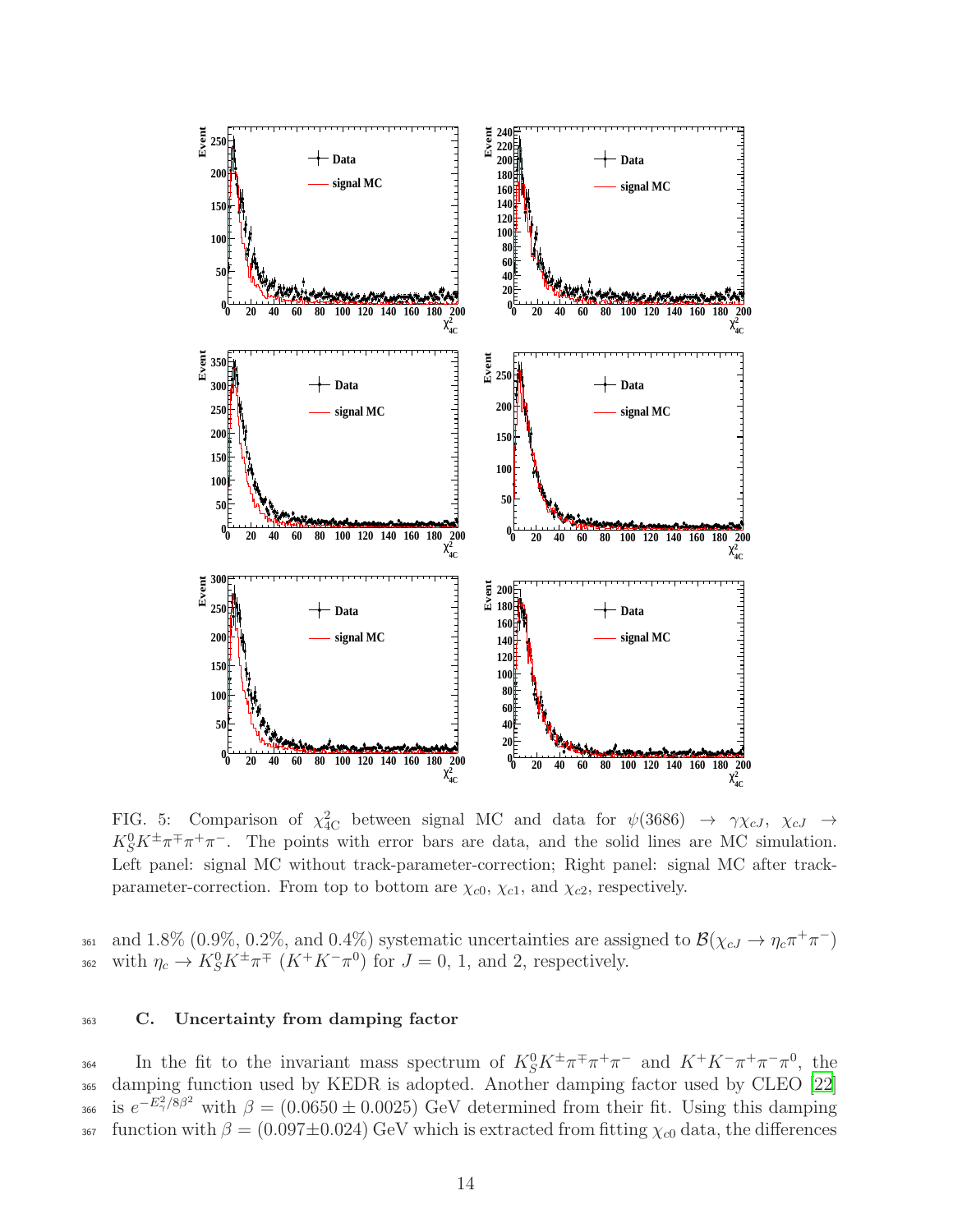

<span id="page-14-0"></span>FIG. 6: Comparison of  $\chi^2_{AC}$  between signal MC and data for  $\psi(3686) \rightarrow \gamma \chi_{cJ}$ ,  $\chi_{cJ} \rightarrow$  $K^+K^-\pi^+\pi^-\pi^0$ . The points with error bars are data, and the solid lines are signal MC plus possible background estimated using inclusive MC sample. Left panel: signal MC without track-parametercorrection; Right panel: signal MC after track-parameter-correction. From top to bottom are  $\chi_{c0}$ ,  $\chi_{c1}$ , and  $\chi_{c2}$ , respectively.

368 on the branching fractions of  $\chi_{cJ} \to K^0_S K^{\pm} \pi^{\mp} \pi^+ \pi^ (\chi_{cJ} \to K^+ K^- \pi^+ \pi^- \pi^0)$  are assigned to 369 the systematic error due to damping function, which are  $0.5\%$ ,  $0.1\%$ , and  $0.1\%$   $(0.4\%$ ,  $0.1\%$ , 370 and 0.1%) for  $J = 0, 1,$  and 2, respectively. The effect for  $\chi_{c1}$  and  $\chi_{c2}$  is small since the two <sup>371</sup> states are very narrow.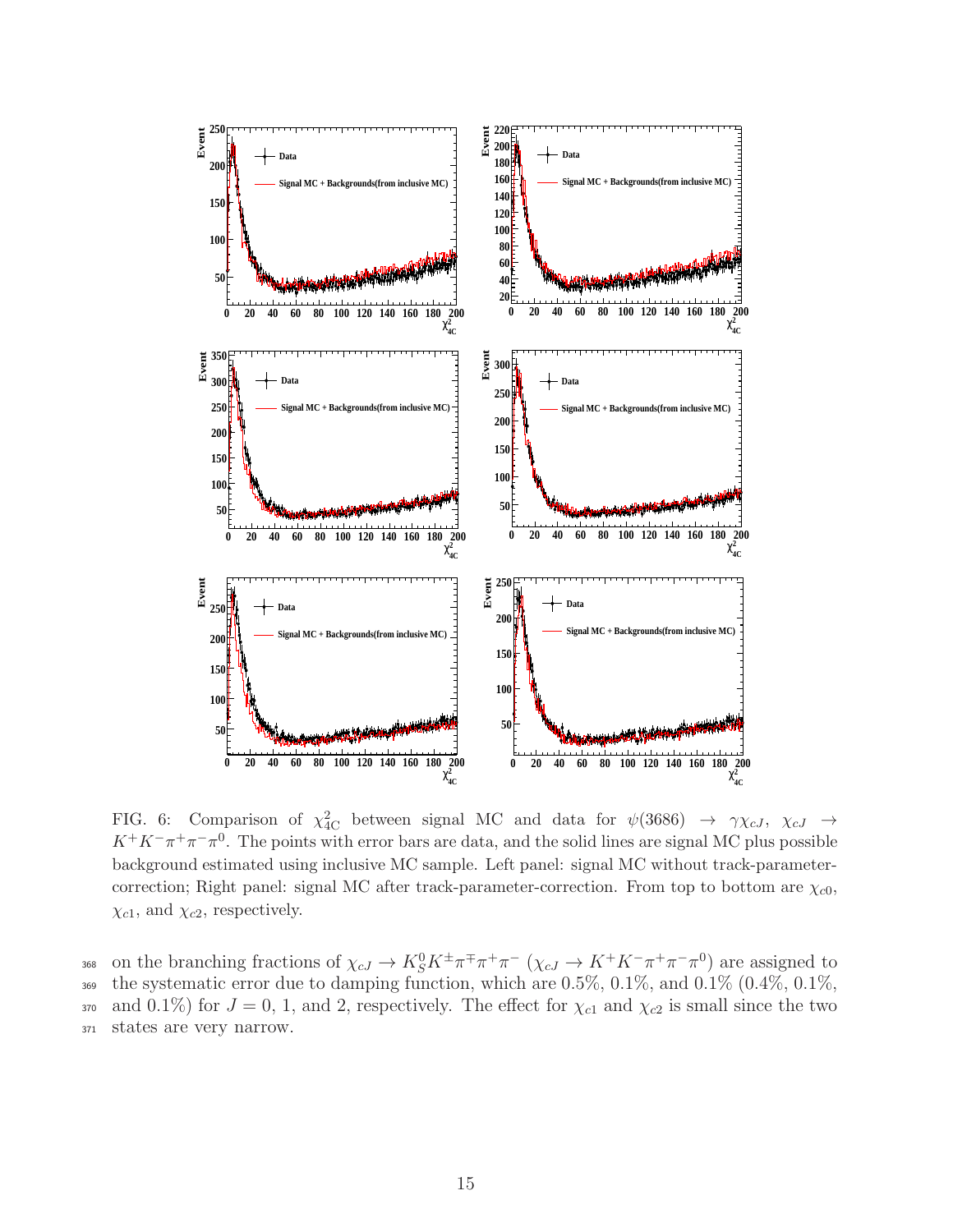### 372 D. Uncertainty from intermediate states

The detection efficiencies for the measurement of  $\mathcal{B}(\chi_{cJ} \to K_S^0 K^{\pm} \pi^{\mp} \pi^+ \pi^-)$  and  $\mathcal{B}(\chi_{cJ} \to$ <sup>374</sup>  $K^+K^-\pi^+\pi^-\pi^0$  are estimated using the MC simulation with  $\chi_{cJ}$  decay to  $K_S^0K^{\pm}\pi^{\mp}\pi^+\pi^-$ 375 and  $K^+K^-\pi^+\pi^-\pi^0$  generated according to pure phase space distribution. From the data, 376 we see broad intermediate states such as  $K^*$  and  $\rho$  in the invariant mass spectra of  $K\pi$ and  $\pi\pi$ . The branching fractions of  $\chi_{cJ} \to K_S^0 K^{\pm} \pi^{\mp} \pi^+ \pi^ (\chi_{cJ} \to K^+ K^- \pi^+ \pi^- \pi^0)$  via 378 these intermediate states are measured by fitting the invariant mass spectra of  $K\pi$  and  $\pi\pi$ . An alternative signal MC sample is generated with all possible intermediate states <sup>380</sup> and corresponding branching fractions to determine the efficiency. The efficiency difference between this sample and the phase space sample is about 1.0% for  $\chi_{cJ} \to K_S^0 K^{\pm} \pi^{\mp} \pi^+ \pi^-$  and 382 4.0% for  $\chi_{cJ} \to K^+ K^- \pi^+ \pi^- \pi^0$ ; these are taken as the systematic error due to intermediate <sup>383</sup> states.

### <sup>384</sup> E. Uncertainty from fitting

<sup>385</sup> The systematic uncertainty due to the fitting range is estimated by fitting the invariant mass spectrum in the range 3.25 GeV/ $c^2 \sim 3.61$  GeV/ $c^2$  and 3.35 GeV/ $c^2 \sim 3.60$  GeV/ $c^2$ .  $387$  The biggest differences in the branching fractions are assigned as errors, which are  $1.0\%$ , 388 0.4%, and 0.2% for  $\chi_{c0}$ ,  $\chi_{c1}$ , and  $\chi_{c2}$ , respectively, in  $K_S^0 K^{\pm} \pi^{\mp} \pi^+ \pi^-$  decay; and 0.4%, 0.4%, and 0.7% for  $\chi_{c0}$ ,  $\chi_{c1}$ , and  $\chi_{c2}$ , respectively, in  $K^+K^-\pi^+\pi^-\pi^0$  decay. The background shape <sup>390</sup> is changed from a second-order Chebyshev polynomial function to a third-order Chebyshev <sup>391</sup> polynomial function, and the differences are taken to be the systematic errors, which are 392 1.4%, 0.7%, and 0.6% for  $\chi_{c0}$ ,  $\chi_{c1}$ , and  $\chi_{c2}$ , respectively, in  $K_S^0 K^{\pm} \pi^{\mp} \pi^+ \pi^-$ ; and 1.3%, 0.7%, 393 and 0.4% for  $\chi_{c0}$ ,  $\chi_{c1}$ , and  $\chi_{c2}$  in  $K^+K^-\pi^+\pi^-\pi^0$ .

# 394 VI. RESULTS AND DISCUSSION

 $395$  Using the numbers of signal  $\chi_{cJ}$  events from the fits, together with the corresponding  $\mathcal{L}_{s}$  efficiencies, the branching fractions of  $\chi_{cJ} \to K_S^0 K^{\pm} \pi^{\mp} \pi^+ \pi^ (\chi_{cJ} \to K^+ K^- \pi^+ \pi^- \pi^0)$  are 397 determined and listed in Table [VII.](#page-16-0) In the branching fractions of  $\chi_{cJ} \to K^+ K^- \pi^+ \pi^- \pi^0$ , 398 contributions from narrow resonances  $\eta$ ,  $\omega$ , and  $\phi$  are subtracted. All these are first mea-<sup>399</sup> surements, and the branching fractions are at the 1% level. Comparing the two decay <sup>400</sup> modes, we found the ratio of the branching fractions is around one-half which may be a con-<sup>401</sup> sequence of isospin symmetry. We also measured the branching fractions of  $\chi_{cJ} \to \omega K^+ K^ \lim_{\alpha \to 2} \text{ and } \chi_{cJ} \to \phi \pi^+ \pi^- \pi^0$  for the first time, the results are listed in Table [VII](#page-16-0) also.

With the upper limit on the numbers of events at the 90% C.L. in  $\chi_{cJ} \to \eta_c \pi^+ \pi^-$ , <sup>404</sup>  $\eta_c \to K_S^0 K^{\pm} \pi^{\mp}$  ( $\eta_c \to K^+ K^- \pi^0$ ), as well as the corresponding efficiencies, the upper limits 405 on the branching fraction of  $\chi_{cJ} \to \eta_c \pi^+ \pi^-$  in the two decay modes are determined, as 406 listed in Table [VIII.](#page-16-1) We give a more stringent constraint on the  $\chi_{c2} \to \eta_c \pi^+ \pi^-$  branching  $f(x_{c1} \rightarrow \eta_c \pi^+ \pi^-)$  is also listed in <sup>408</sup> Table [VIII,](#page-16-1) which is larger than our measurements. We note that the theoretical prediction <sup>409</sup> uses experimental results as input to normalize the parameters in the model. For example, the parameter  $\alpha_M/\alpha_E$  is extracted by comparing the branching fraction of  $\psi(3686) \to h_c \pi^0$ 410 <sup>411</sup> between the theoretical calculation and the experimental measurement. This makes the <sup>412</sup> prediction highly dependent on the former experimental results and theoretical models.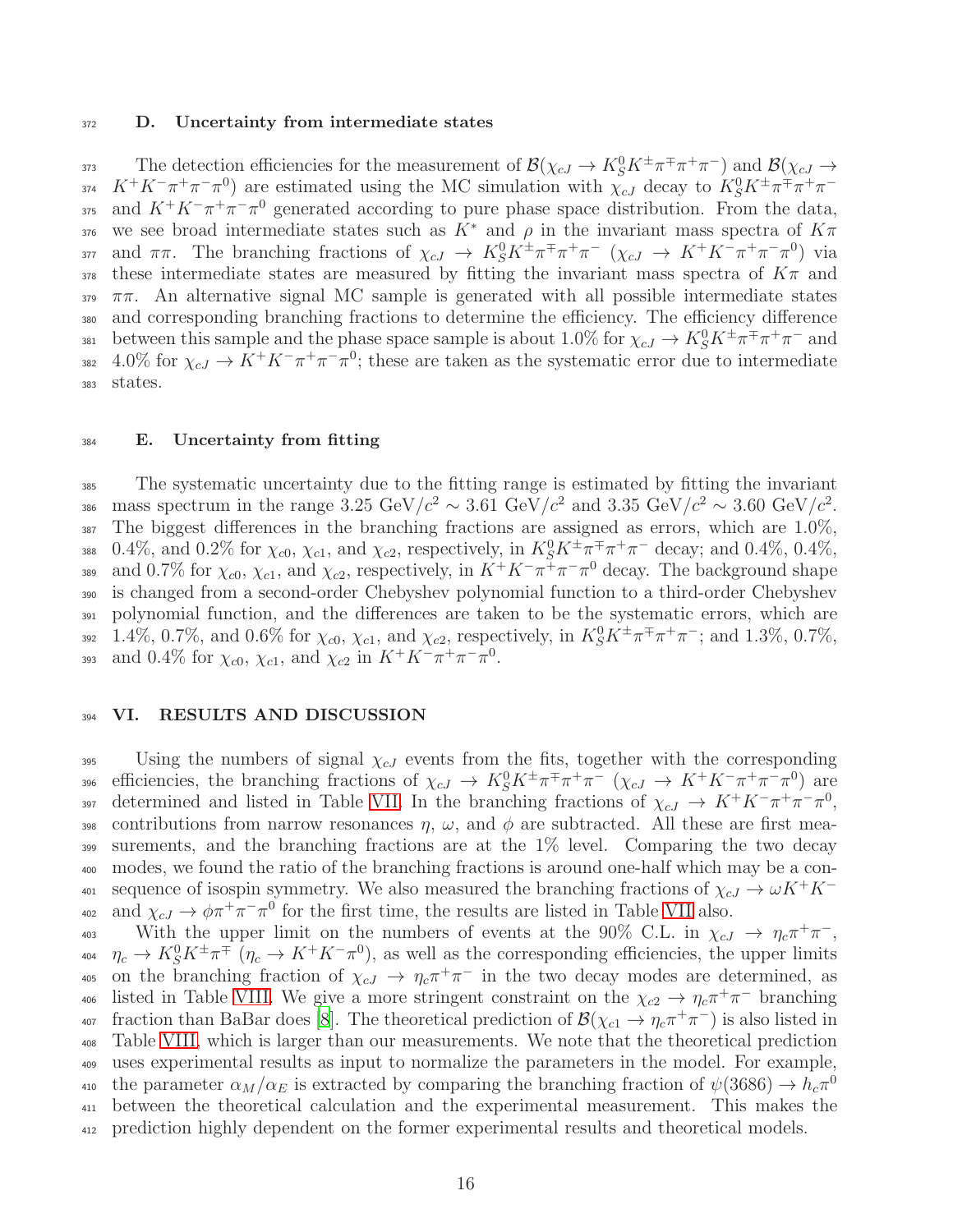TABLE VII: The results for  $\mathcal{B}(\chi_{cJ} \to K_S^0 K^{\pm} \pi^{\mp} \pi^+ \pi^-)$ ,  $\mathcal{B}(\chi_{cJ} \to K^+ K^- \pi^+ \pi^- \pi^0)$ ,  $\mathcal{B}(\chi_{cJ} \to$  $\omega K^+K^-$ ), and  $\mathcal{B}(\chi_{cJ}\to \phi\pi^+\pi^-\pi^0)$ . The first errors are statistical and the second ones are systematic.

<span id="page-16-0"></span>

| Decay mode                                                                 | $N$ signal      |       | $\epsilon$ (%) $\mathcal{B}$ (×10 <sup>-3</sup> ) |
|----------------------------------------------------------------------------|-----------------|-------|---------------------------------------------------|
| $\chi_{c0} \to K_S^0 K^{\pm} \pi^{\mp} \pi^+ \pi^-$                        | $2789 \pm 66$   | 9.30  | $4.22 \pm 0.10 \pm 0.43$                          |
| $\chi_{c0} \to K^+ K^- \pi^+ \pi^- \pi^0$                                  | $9031 \pm 132$  | 10.34 | $8.61 \pm 0.13 \pm 0.94$                          |
| $\chi_{c0}\rightarrow \omega K^+K^-$                                       | $1414 \pm 42$   | 8.04  | $1.94 \pm 0.06 \pm 0.20$                          |
| $\chi_{c0}\rightarrow \phi \pi^+\pi^-\pi^0$                                | $538 \pm 29$    |       | 9.16 $1.18 \pm 0.07 \pm 0.13$                     |
| $\chi_{c1}\rightarrow K^0_S K^{\overline{\pm}\pi\overline{\mp}\pi^+\pi^-}$ | $5180 \pm 75$   |       | $10.21$ $7.52 \pm 0.11 \pm 0.79$                  |
| $\chi_{c1}\to K^+K^-\pi^+\pi^-\pi^0$                                       | $12256 \pm 127$ |       | 11.10 $11.46 \pm 0.12 \pm 1.29$                   |
| $\chi_{c1}\rightarrow \omega K^+K^-$                                       | $628\pm29$      |       | 9.34 $0.78 \pm 0.04 \pm 0.08$                     |
| $\chi_{c1}\rightarrow \phi \pi^+\pi^-\pi^0$                                | $373\pm26$      |       | $10.50 \quad 0.75 \pm 0.06 \pm 0.08$              |
| $\chi_{c2} \to K_S^0 K^{\pm} \pi^{\mp} \pi^+ \pi^-$                        | $4559 \pm 71$   |       | 9.76 $7.30 \pm 0.11 \pm 0.75$                     |
| $\chi_{c2}\to K^+K^-\pi^+\pi^-\pi^0$                                       | $11189 \pm 124$ |       | $10.48$ $11.69 \pm 0.13 \pm 1.31$                 |
| $\chi_{c2}\to \omega K^+K^-$                                               | $512\pm27$      |       | 8.58 $0.73 \pm 0.04 \pm 0.08$                     |
| $\chi_{c2}\to \phi \pi^+\pi^-\pi^0$                                        | $408\pm28$      |       | 9.88 $0.93 \pm 0.06 \pm 0.10$                     |

<span id="page-16-1"></span>TABLE VIII: Upper limits at the 90% C.L. on  $\mathcal{B}(\chi_{cJ} \to \eta_c \pi^+ \pi^-)$  in the two  $\eta_c$  decay modes. N<sup>fit</sup> is the number of events from the fits shown in Fig[.3.](#page-9-0) In  $\chi_{c2}$  case,  $N^{\text{fit}}$  includes the contribution from the peaking background  $\psi(3686) \to \pi^+\pi^- J/\psi, J/\psi \to \gamma\eta_c, \eta_c \to K_S^0 K^{\pm}\pi^{\mp} (K^+K^-\pi^0)$ .

|                                                                                                 |  |      | Decay mode $N^{\text{fit}}$ $N^{\text{up}} \in (\%)$ $\mathcal{B}^{\text{up}}(\chi_{cJ} \to \eta_c \pi^+ \pi^-)$ $(\%)$ $\mathcal{B}^{\text{theory}}(\chi_{cJ} \to \eta_c \pi^+ \pi^-)$ $(\%)$ |
|-------------------------------------------------------------------------------------------------|--|------|------------------------------------------------------------------------------------------------------------------------------------------------------------------------------------------------|
| $\chi_{c0} \rightarrow (K_S^0 K^{\pm} \pi^{\mp}) \pi^+ \pi^-  0.0 \pm 4.6 \quad 6.8 \quad 6.29$ |  | 0.07 |                                                                                                                                                                                                |
| $\chi_{c0} \rightarrow (K^+ K^- \pi^0) \pi^+ \pi^-$ 0 ± 15 33.6 6.82                            |  | 0.41 |                                                                                                                                                                                                |
| $\chi_{c1} \rightarrow (K_S^0 K^{\pm} \pi^{\mp}) \pi^+ \pi^-$ 18 ± 17 48.7 9.45                 |  | 0.32 | $1.81 \pm 0.26$                                                                                                                                                                                |
| $\chi_{c1} \rightarrow (K^+ K^- \pi^0) \pi^+ \pi^-$ 6 ± 25 50.0 9.82                            |  | 0.44 |                                                                                                                                                                                                |
| $\chi_{c2} \rightarrow (K_S^0 K^{\pm} \pi^{\mp}) \pi^+ \pi^-$ 77 ± 19 64.1 7.72                 |  | 0.54 |                                                                                                                                                                                                |
| $\chi_{c2} \rightarrow (K^+ K^- \pi^0) \pi^+ \pi^-$ 89 ± 26 105.4 7.83                          |  | 1.23 |                                                                                                                                                                                                |

### <sup>413</sup> Acknowledgments

 The BESIII collaboration thanks the staff of BEPCII and the computing center for their hard efforts. This work is supported in part by the Ministry of Science and Tech- nology of China under Contract No. 2009CB825200; National Natural Science Foundation of China (NSFC) under Contracts Nos. 10625524, 10821063, 10825524, 10835001, 10935007, 11125525; Joint Funds of the National Natural Science Foundation of China under Contracts Nos. 11079008, 11179007; the Chinese Academy of Sciences (CAS) Large-Scale Scientific Facility Program; CAS under Contracts Nos. KJCX2-YW-N29, KJCX2-YW-N45; 100 Tal- ents Program of CAS; Istituto Nazionale di Fisica Nucleare, Italy; Ministry of Development of Turkey under Contract No. DPT2006K-120470; U. S. Department of Energy under Contracts Nos. DE-FG02-04ER41291, DE-FG02-91ER40682, DE-FG02-94ER40823; U.S.